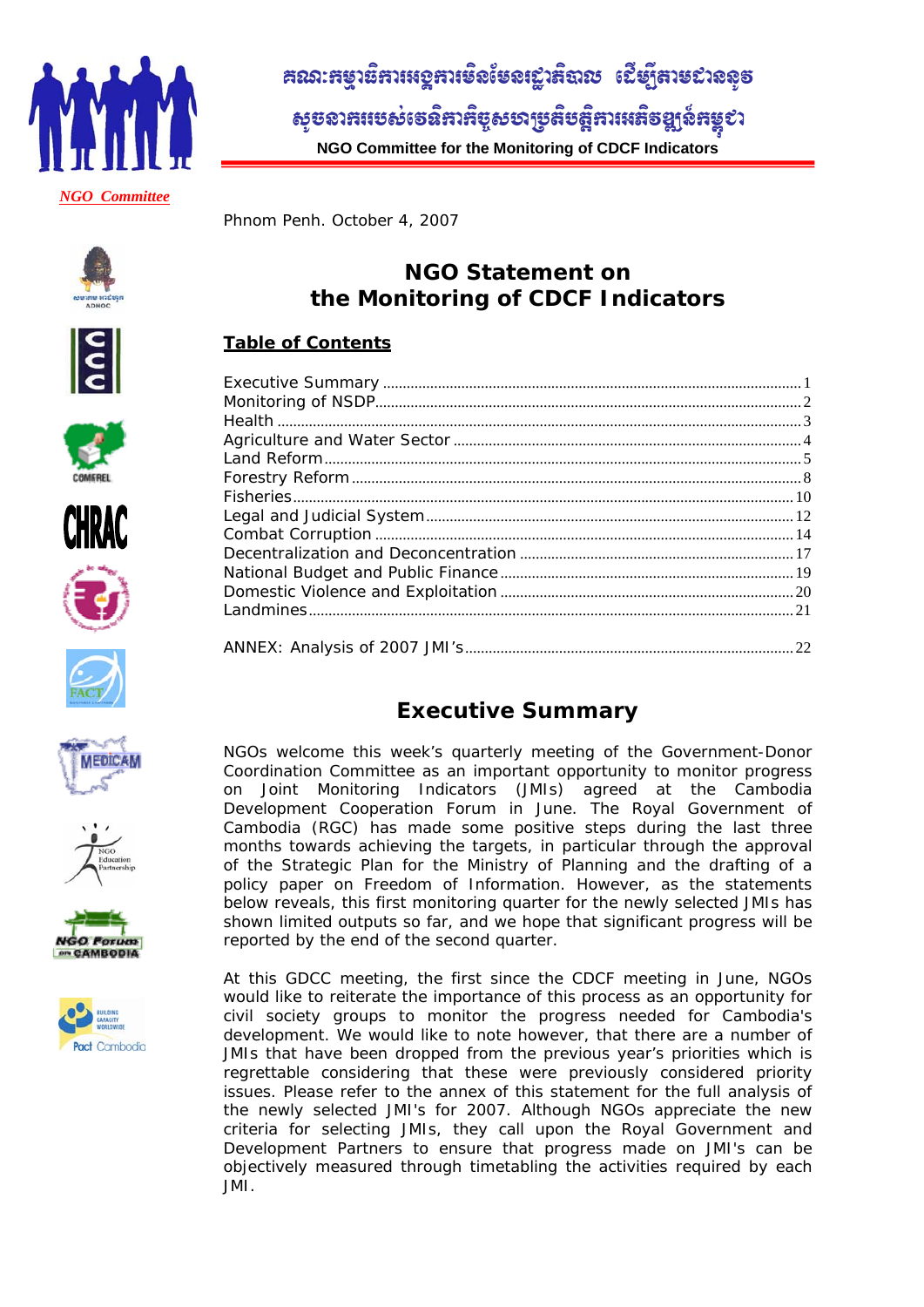# **Monitoring of NSDP**

## **i) Joint Monitoring Indicators monitored by NGOs**

| <b>Target</b>         | <b>Action Needed</b>                                     | <b>Responsible</b><br><b>Government</b><br><b>Institution</b> |
|-----------------------|----------------------------------------------------------|---------------------------------------------------------------|
| 1. Approve final      | 1. Approve final MPSP as a strategic document to be      | MoP                                                           |
| Ministry of Planning  | implemented with coordinated EDP support.                | MEF                                                           |
| <b>Strategic Plan</b> |                                                          | CDC.                                                          |
| (MPSP)                | 2. Bring together the NSDP APR and the alignment section |                                                               |
|                       | of the CDC AER to document and assess progress on        |                                                               |
|                       | key NSDP indicators and resources committed/aligned      |                                                               |
|                       | to NSDP priorities.                                      |                                                               |

### **ii) Monitored Progress on Action Needed**

### *JMI 1.1: Approve final MPSP*

NGOs welcome the efforts made by the Ministry of Planning regarding the Strategic Plan of the Ministry (MPSP) which has been approved in July 2007, but would have preferred open consultations with all members in the TWG-PPR on the MPSP. However, NGOs urge the external development partners to jointly support the MPSP in such a manner that minimizes the administrative burden for the Ministry of Planning in order to make MOP staff available for pressing issues such as a revision of the monitoring framework of the NSDP.

## *JMI 1.2: Bing together the NSDP APR an the CDC AER*

No progress has been observed on this action.

- (1.1) NGOs suggest that MPSP shares a more detailed plan outlining the time frame for the implementation of the activities of the MPSP during the meetings of the Technical Working Group of Planning and Poverty Reduction.
- (1.1) Given the MPSP has only been approved in mid-2007, NGOs suggest to have 2008 as the start date for the plan which is the time that coordinated donor-support for the plan should be available.
- (1.1) NGOs urge the external development partners to jointly support the MPSP as a whole rather than through fragmented projects that provide incentives to only a selected group of individuals working for donor supported projects.
- (1.1) NGOs welcome the idea outlined in the MPSP of setting up sub-structures in the TWG-PPR to work on a particular issue and suggest to discuss setting up such a working group, including representatives from NGOs, to work on improving the monitoring system for the NSDP during the next TWG-PPR meeting in October 2007.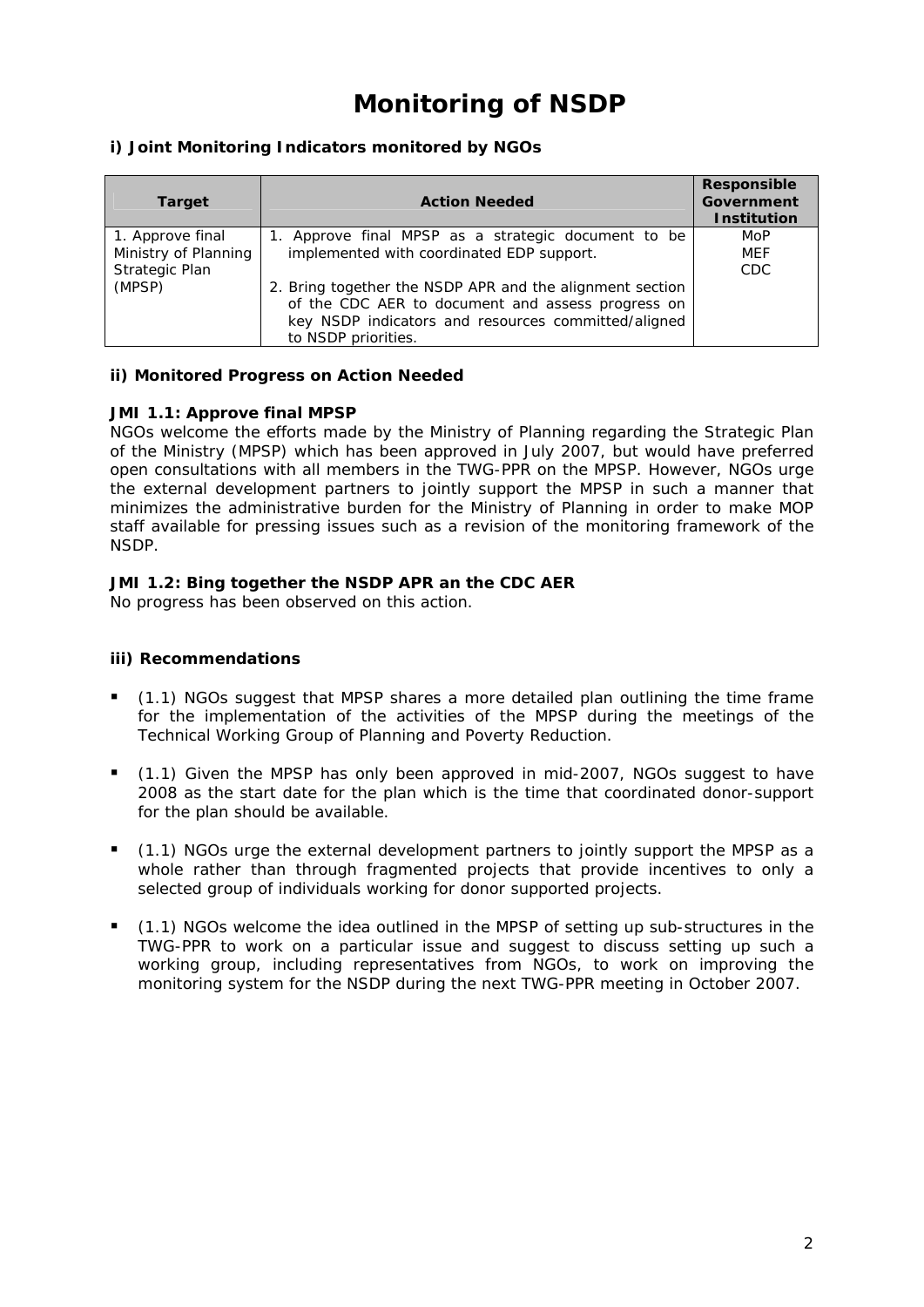## **Health**

## **i) Joint Monitoring Indicators monitored by NGOs**

| <b>Target</b>                                                                                                                                                                | <b>Action Needed</b>                                                                                                                                                                                                                                                                                                                                                                                                                                                                                                                        | <b>Responsible</b><br>Government<br><b>Institution</b> |
|------------------------------------------------------------------------------------------------------------------------------------------------------------------------------|---------------------------------------------------------------------------------------------------------------------------------------------------------------------------------------------------------------------------------------------------------------------------------------------------------------------------------------------------------------------------------------------------------------------------------------------------------------------------------------------------------------------------------------------|--------------------------------------------------------|
| 4. Increase the<br>proportion of<br>deliveries<br>attended by<br>skilled health<br>personnel in the<br>public sector to<br>45% by December<br>2007 (38% in<br>December 2006) | 1. Recruitment and deployment of at least 68 midwives for 68<br>health centres that do not yet have any midwife by the end<br>of 2007<br>2. Provide salary incentives to midwives – an incentive based<br>on the number of deliveries was adopted under the Inter-<br>Ministerial Prakas of the MEF and the MoH No 268, April 2<br>2007 and the adapted midwife salary scales and<br>compensation payments for professional related health<br>risks as proposed by MoH are to be endorsed at a full<br>session of the Cabinet of Ministers. | MoH                                                    |

## **ii) Monitored Progress on Action Needed**

We, first of all, would like to congratulate the RGC on the overall improvements of cash disbursement to the operational level. Despite of some progress, the cash release of Chapter 13 (program funds, former PAP funds) remains unacceptably low at the provincial level in particular in quarter 1 and quarter 2 of year—1.22%, and 6.78%, respectively. This still continues to affect the health service delivery at the community. This main indicator is now under the PFM TWG. The meetings between MoH, MoEYS, MEF, and partners have been in good progress regarding the disbursement. NGOs would like to see that this discussion will continue until the cash release to the operational level will be improved to both social sectors—health and education, in particular.

*JMI 4.1/2 Increase proportion of deliveries attended by skilled health personnel* In practice, there is only one indicator in the JMIs for health, which is to increase the proportion of deliveries attended by skilled health personnel. The progress of this indicator could be known through the report of Health System Information, Cambodia Demographic Health Survey, and Midwifery Review. The data collection and analysis of these surveys are now in progress. However, accomplishment of this important indicator (among many other outcome indicators in the health sector) very much depends on the progress of public administration reform to serve people better and to become an effective development partners. The Merit Based Payment Initiatives design is being developed and discussed by MoH, CAR and health partners, and preparatory activities to formulate draft joint Government-Donor action plan for phasing out of salary supplements are on the way.

- (4.2) NGOs active in Cambodia's Health Sector are pleased with the tremendous efforts and the progress that the RGC has made so far. We, however, would like to encourage all partners to move towards finalization of the Merit Base Payment Initiative design, ensure that the payment will be based on qualifications and experiences. Since this MBPI is at the moment aiming at around the central ministries, NGOs would like to also encourage all partners to strengthen the incentive and performance at the service delivery level, especially in the rural areas.
- (4.2) To effectively increase the proportion of deliveries by skilled health personnel, it requires the deployment of midwives in all the remote rural areas. NGOs would like to welcome that the Midwifery Review will be part of the Midterm Review so that the incentive to health professionals, particularly midwives should be resolved and moved forward soon.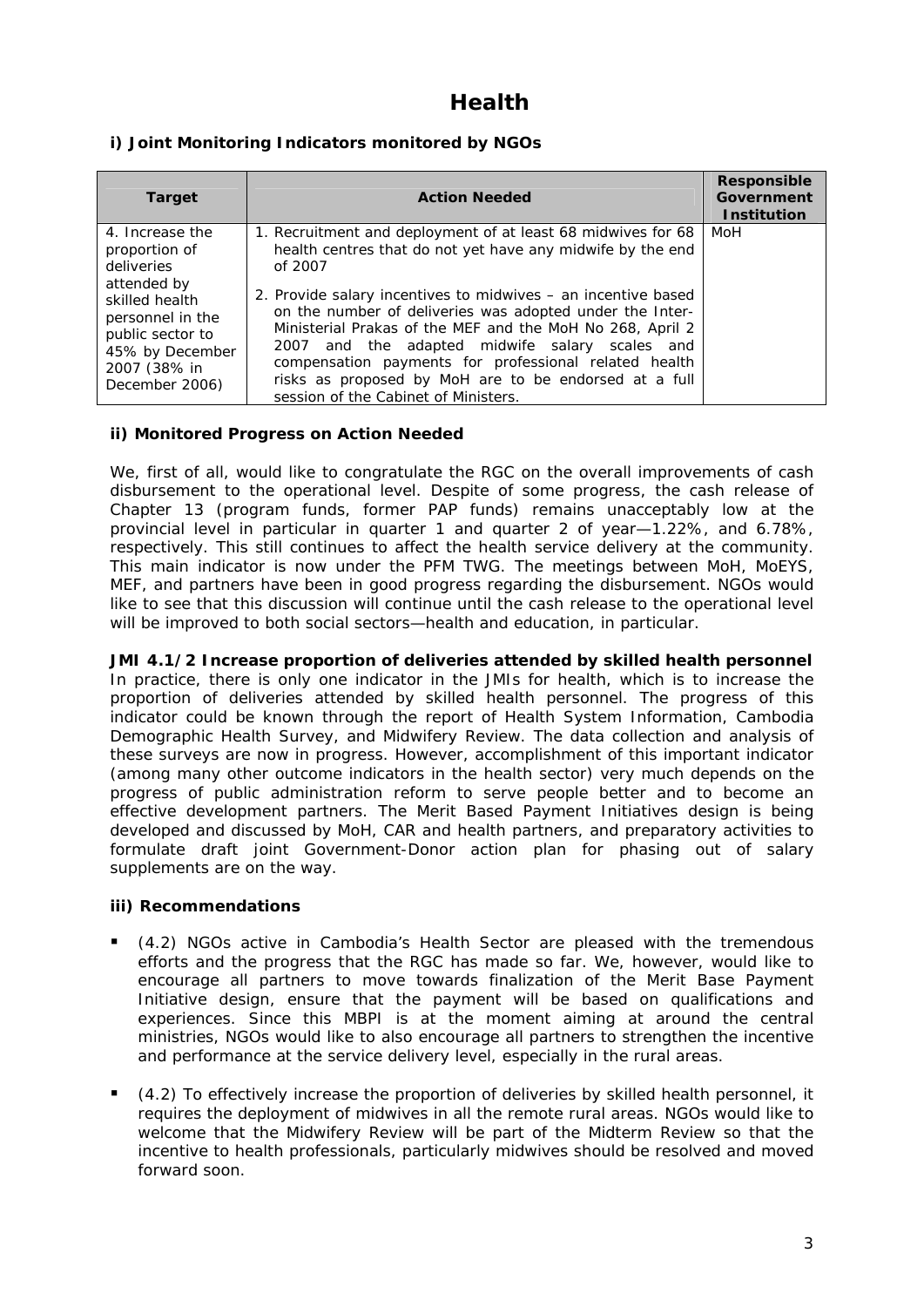## **Agriculture and Water Sector**

## **i) Joint Monitoring Indicators monitored by NGOs**

| <b>Target</b>                                                                                                                    | <b>Action Needed</b>                                                                                                                                                                                                                                                                                                                                                                                                                                                                                                                                                                                                                                                                                                                                                                                                                                                                                                                                   | Responsible<br><b>Government</b><br><b>Institution</b> |
|----------------------------------------------------------------------------------------------------------------------------------|--------------------------------------------------------------------------------------------------------------------------------------------------------------------------------------------------------------------------------------------------------------------------------------------------------------------------------------------------------------------------------------------------------------------------------------------------------------------------------------------------------------------------------------------------------------------------------------------------------------------------------------------------------------------------------------------------------------------------------------------------------------------------------------------------------------------------------------------------------------------------------------------------------------------------------------------------------|--------------------------------------------------------|
| 7.<br>Implement<br>and monitor<br>a<br>partnership-<br>based<br>approach to<br>agriculture<br>and water<br>sector<br>priorities. | 1. Progressive implementation of the Strategy for Agriculture<br>and Water, as required by the NSDP:<br>a) Reaching agreement by the end of June 2007 on a<br>Statement of Principles to guide donors and Government<br>agencies working the in agriculture and water sectors<br>b) Obtaining approval by MAFF, MOWRAM and donors on the<br>terms of reference for the design of the 5 National<br>Programs under the SAW, by July 2007<br>c) Completing the design of two National Programs by the end<br>of December 2007, and<br>d) Completing design of all 5 National Programs by the end of<br>July 2008.<br>2. Improved donor and government coordination<br>a) Ensure relevant stakeholders have up to date information<br>on activities by posting twice each year (at end June and<br>end December) on the TWGAW website an updated project<br>database listing the donor and government activities in the<br>agriculture and water sectors. | MAFF<br><b>MOWRAM</b>                                  |

### **ii) Monitored Progress on Action Needed**

## *JMI 7.1a,b,c,d: implementation of the Strategy for Agriculture and Water*

7.1a, b, c, and d: according to the meeting with Officials at the TWG-AW Secretariat at the Ministry of Agriculture, Forestry, and Fisheries, all the four points are not yet implemented and the individual actions will be discussed during the TWG-AW meeting in late September 2007.

7.2a: Since late June 2007, information related to activities, project database of the list of donor and government activities in the agriculture and water sectors have not been updated on website (http://www.twgaw.org/index.php) which is hosted TWG-AW on September 25, 2007.

- (7.1) NGOs working on Agriculture and Rural Development urge the Royal Government of Cambodia, especially the Ministry of Agriculture, Forestry, and Fisheries and all stakeholders to take in account and continue to work on these actions.
- (7.2) NGOs also recommend that the MAFF and MOWRAM update all information related to activities, project database of donor and government activities in agriculture and water sectors on its website regularly and timely.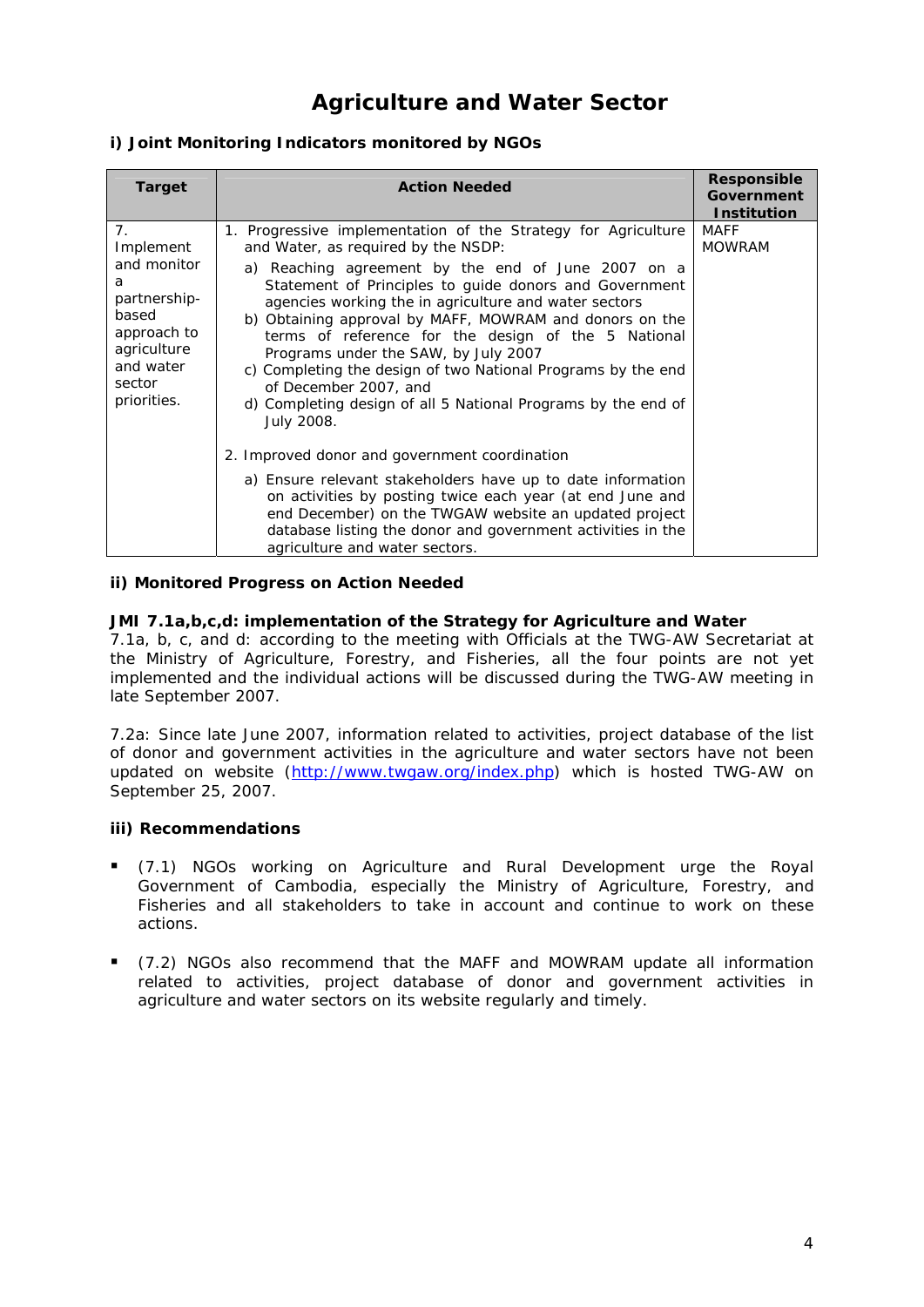## **Land Reform**

## **i) Joint Monitoring Indicators monitored by NGOs**

| <b>Target</b>                                                                  | <b>Action Needed</b>                                                                                                                                                                                                                                                                                                                                                                                                                         | <b>Responsible</b><br><b>Government</b><br><b>Institution</b> |
|--------------------------------------------------------------------------------|----------------------------------------------------------------------------------------------------------------------------------------------------------------------------------------------------------------------------------------------------------------------------------------------------------------------------------------------------------------------------------------------------------------------------------------------|---------------------------------------------------------------|
| 8.<br>Implement<br>the legal<br>framework<br>established<br>by the<br>Land Law | 1. To adopt RGC's Policy on Registration and Use Rights of<br>Indigenous Communal Land and pilot interim protective<br>measures (identification, mapping, classification and provisional<br>endorsement of indigenous land legal claims) to safeguard the<br>indigenous community's land in two provinces within the<br>framework of provincial level state land management<br>committees and district working groups as per Sub-Decree #118 | <b>MLMUPC</b><br>TWG-Land                                     |
|                                                                                | 2. To improve the livelihoods of the rural poor, i.e. 500 eligible<br>households are settled on social land concessions with livelihood<br>support and at least 10,000 hectares of suitable land confirmed<br>as available for social land concessions.                                                                                                                                                                                      |                                                               |

### **ii) Monitored Progress on Action Needed**

#### *JMI 8.1: Indigenous Peoples Land Rights*

Although NGOs welcome the continued prioritization of land tenure security for Cambodia's Indigenous Peoples through its selection as one of only two land-reform JMIs in 2007, there are considerable concerns about the move away from the goal of "registering indigenous people's land rights" as stated in the NSDP, to the adoption of a policy on "registration and use rights" and the piloting of "interim protective measures" in only two provinces. NGOs and affected indigenous people sincerely hope that through voting in favor of the UN Declaration of Indigenous Peoples Rights, the Royal Government of Cambodia is signifying a return to endorsing the rights of Cambodia's Indigenous Peoples to collective land ownership, according to the "special protection" provided by Article 24 of the 2001 Land Law.

NGOs continue to be concerned about the content of the "Policy on Registration and Use Rights of Indigenous Communal Land" and the process through which it has been drafted. The Policy's current draft undermines provisions in the 2001 Land Law such as:

- promoting agricultural intensification and ceasing shifting cultivation (the Land Law explicitly respects traditional land management practices),
- limiting the size of spirit and burial forest (the Land Law stipulates that this land be registered based on the factual situation as asserted by communities and their neighbors).

In terms of process, no opportunities for consultation on the revised drafts have been given to affected peoples or Civil Society groups working on these issues. This is particularly concerning given that a previous draft was rejected by indigenous peoples themselves during consultations with Government representatives in January and February 2007.

Although the progress report by the TWG-Land notes that the Preliminary Action Plan for the implementation of the interim protective measures to safeguard indigenous community's land is being drafted, NGOs would strongly encourage the Government to make concrete steps to ensure that protective measures are implemented immediately to halt the daily grabbing of indigenous peoples land occurring in the two target provinces. In addition there is concern that this TWG-Land report narrowly interprets this JMI to focus only on interim protective measures in the three pilot indigenous communities which have been recognized as legal entities, rather than expanding to other indigenous communities in the two provinces as is stated in the JMI action itself.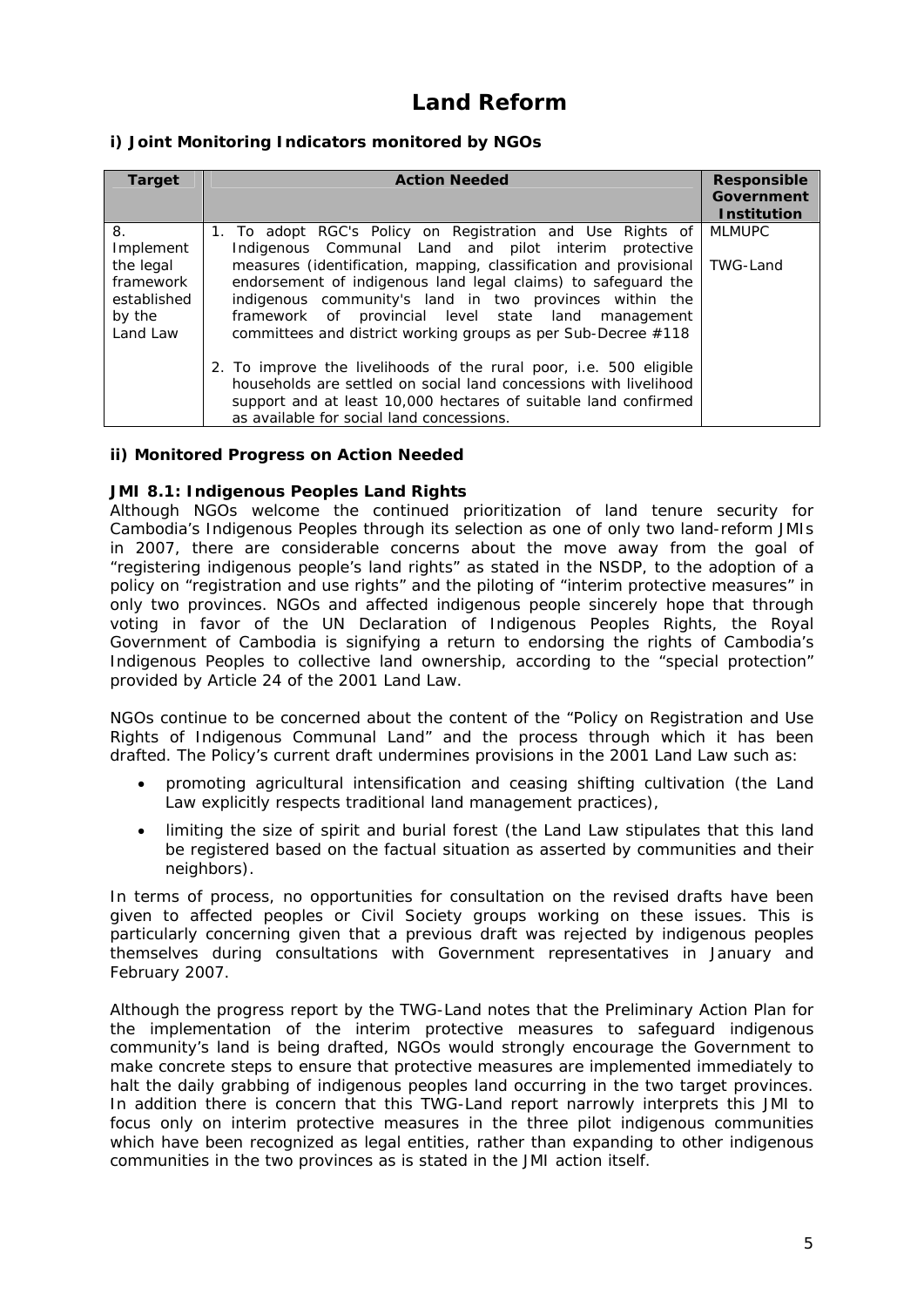### *JMI 8.2: Social Land Concessions*

This JMI is rolled-over from the 2006 JMIs. NGOs are confused about the different figures given for land which has been registered as State Private Land, as a first step in the land allocation process at the Kratie pilot site of the LASED project:

- NGOs working in Kratie province report that approximately 7,000ha of land has been registered,
- The TWG-Land progress report states that 3,906.57ha has been registered, 3,294.36ha in Sombok Commune and 612.21ha in Chang Krang Commune, Kratie District,
- The June 2007 "Policy Performance of the Royal Government of Cambodia" report on progress made against the JMIs during 2006 stated that by May 2007, 4,400ha had already been registered as State Private Land in both Sombok and Chang Krang Communes<sup>1</sup>.

NGOs also note that despite the fact that this JMI was rolled over from 2006, less than half the target of 10,000ha has so far been identified or registered in preparation for allocation as an SLC.

Only a limited number of NGOs working in Kratie province report having access to information relating to the LASED project and the majority of NGOs noted considerable constraints to participating in this project relating to poor coordination and insufficient time-warnings given before meetings.

Although it was reported to the last meeting of the TWG-Land that local NGOs in Kratie province were providing assistance during the selection of beneficiaries, NGOs themselves reported that this process was overly complicated and un-necessarily slow. In addition some NGOs are concerned that families may find it difficult to remain on the SLC sites allocated to them because of the poor rural infrastructure and limited livelihood options available.

## **iii) Recommendations**

-

## *JMI 8.1: Indigenous Peoples Land Rights*

- Conduct further consultation with indigenous communities and civil society groups working to support indigenous peoples to review the draft Policy on Registration and Use Rights of Indigenous Communal Land and ensure its provisions compliment and are in the spirit of the 2001 Land Law, the Cambodian Constitution and other legal relevant legal frameworks.
- A broader interpretation of JMI 8.1 must be adopted which takes steps to implement interim protective measures to safeguarding indigenous community land throughout two provinces, rather than just the three pilot villages, and therefore which targets all indigenous communities including those which are not yet registered as legal entities, as in line with the 2001 Land Law.
- Speedily complete the Preliminary Action Plan, in consultation with all members of the TWG-Land, and immediately begin to implement protective measures as described in JMI Action 8.1: namely a process of "identification, mapping, classification and provisional endorsement of indigenous land legal claims".
- A clear timeframe for implementation of the sub-activities required under JMI 8.1 must be prepared and disseminated in order to monitor progress before the deadline of the next CDCF meeting in December 2008.

<sup>1</sup> RGC (2007) "Policy Performance of the Royal Government of Cambodia: A report on progress towards targets of Joint Monitoring Indicators agreed at March 2006 Consultative Group Meeting" Cambodian Rehabilitation and Development Board of the Council for the Development of Cambodia, updated May 2007.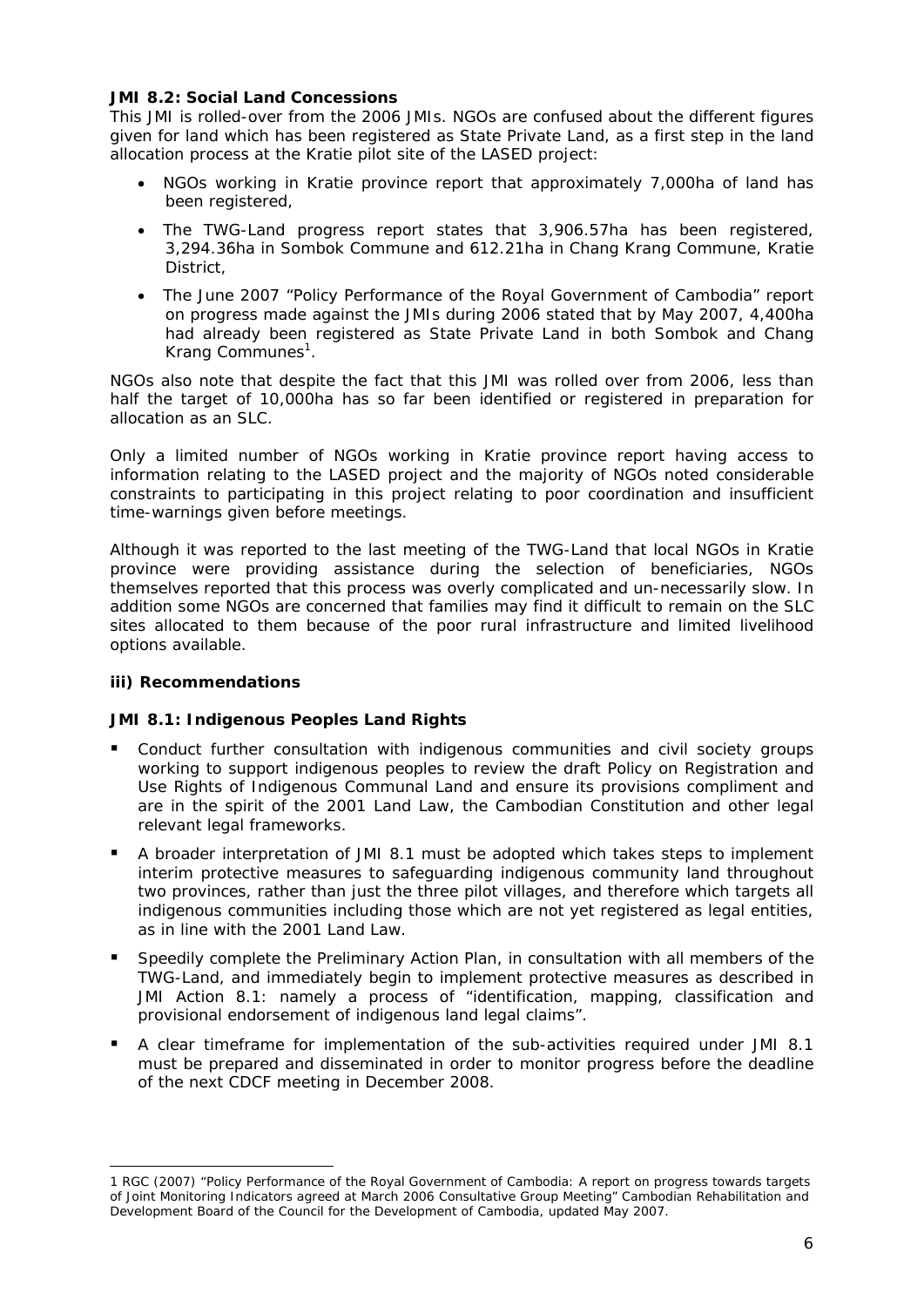## *JMI 8.2: Social Land Concessions*

- Speed up the process for selecting beneficiaries in the Kratie SLC pilot site and clarify the amount of land which has been registered as State Private Land.
- Speed up the process of state land mapping as a mechanism for identifying potential SLC sites in other target areas, including urban sites, and improve harmonization of land allocation processes with supporting development and infrastructure improvement projects.
- Formalize the process through which local NGOs participate in the SLC processes, in particular as independent monitors of the selection of beneficiaries.
- A clear timeframe for implementation of the sub-activities required under JMI 8.2 must be prepared and disseminated in order to monitor progress before the deadline of the next CDCF meeting in December 2008.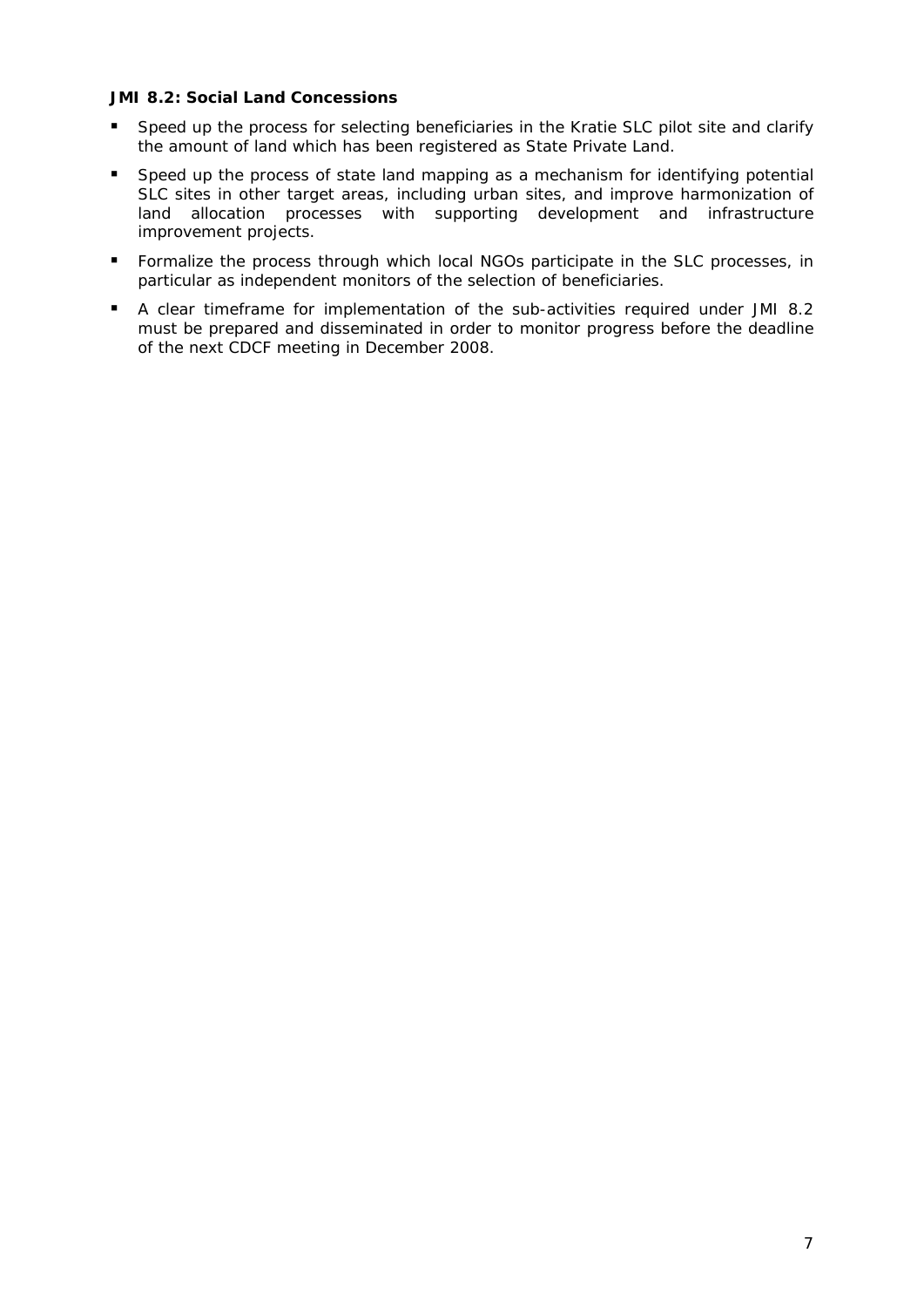## **Forestry Reform**

## **i) Joint Monitoring Indicators monitored by NGOs**

| <b>Target</b>               | <b>Action</b>                                       | <b>Responsible</b><br>Government<br><b>Institution</b> |
|-----------------------------|-----------------------------------------------------|--------------------------------------------------------|
| 9. With the aim of stopping | 1. Implement all provisions of the sub-decree on    | <b>MAFF</b>                                            |
| the loss of Cambodia's      | ELCs, including establishing and making public log  |                                                        |
| forest resources, the legal | book of ELCs, including those issued at provincial  | TWG-F&E                                                |
| frameworks established by   | level, and review a minimum of 5 economic land      | TWG-Land                                               |
| the Forestry Law and in     | concessions over 10,000 hectares.<br>taking         |                                                        |
| particular the Sub-Decree   | appropriate action consistent with Chapter 6 of the |                                                        |
| on Economic Land            | Sub-Decree on ELCs.                                 |                                                        |
| Concessions must be fully   |                                                     |                                                        |
| implemented at all levels   | 2. Rapid implementation across Cambodia of forest   |                                                        |
| of Government agencies.     | demarcation in accordance with the sub-decree No.   |                                                        |
|                             | 53, dated 1 April 2005.                             |                                                        |

### **ii) Monitored Progress on Action Needed**

### *JMI Action 9.1: Economic Land Concessions*

NGOs are encouraged by the ongoing cancellation of ELCs for failure to comply with the legal framework such as the 7 concessions cancelled in Kampong Speu, Kampong Thom, Kratie and Mondulkiri provinces, at a total of 66,960ha<sup>2</sup>. However, we note that no progress has been reported in terms of reducing the 11 ELCs which are currently operating over the legal size limit of 10,000ha, either as reported by NGOs working at the provincial level, or within the progress report submitted by the TWG-Forestry and Environment (TWG-F&E) which states that "5 among 8 companies which have ELCs more than 10,000ha are being consulted for deduction to 10,000ha<sup>"3</sup>.

We also welcome the inclusion of ELCs issued at the provincial level within the scope of this new JMI. We call on members of the TWG-F&E to make strong efforts therefore to comply with the December 2007 deadline for releasing information about these provincially authorized concessions, despite the difficulty obtaining this information described as a constraint in the progress report of the TWG-F&E. We are also concerned about ongoing (but as yet unverified) reports from NGOs that concessions larger than the maximum limit of 1,000 ha are being approved by provincial authorities.

### *JMI 9.2: Forest Demarcation*

-

NGOs welcome the approval of Guidelines regarding the boundary markers for defining permanent Forest Reserve Boundaries by the Forestry Administration (MAFF, 2007) and are glad that this has been disseminated to local Forestry Administration offices and some NGOs operating in the forestry sector. It is noted however, that other publications such as the Cambodia Forest Statistics 2006 Report on the state forest classification, demarcation and mapping, which was released in May 2007, have not been received by the majority of NGOs working in this sector, or affected communities.

Beyond this, little progress was noted by NGOs working at the provincial level and no independent verification was possible of the progress report by the TWG-F&E that 170km of forest boundary had been demarcated.

<sup>2</sup> Source: Ministry of Agriculture, Forestry and Fisheries website, as at 24th September 2007

<sup>3</sup> The MAFF website has a total of 51 concessions currently operating, of which 8 are currently more than 10,000ha. However a database constructed by Civil Society groups has a total of 61 concessions, with 11 currently operating over the legal size limit.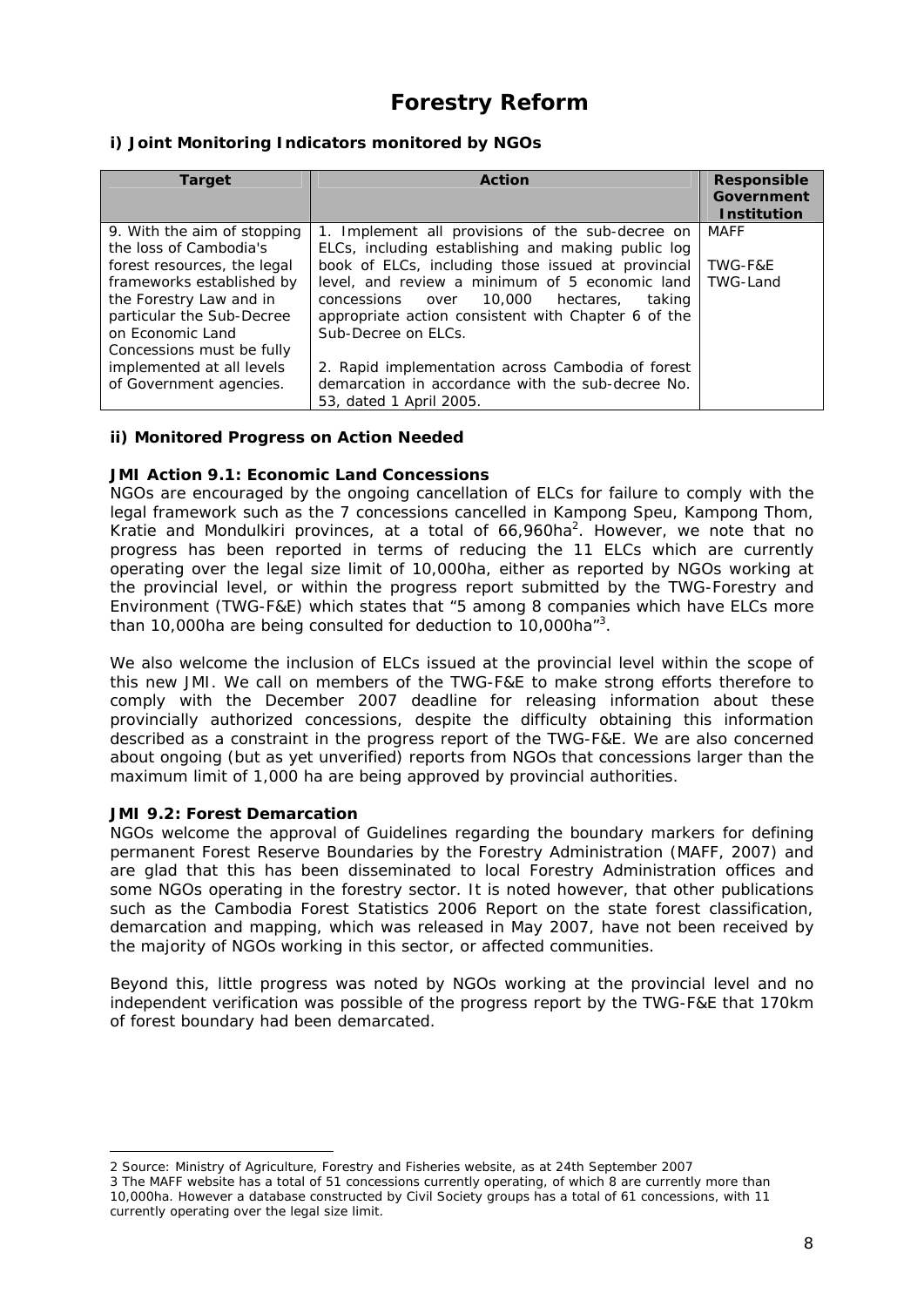### **iii) Recommendations**

## *JMI Action 9.1: Economic Land Concessions*

- Speed up the review of ELCs currently over the legal 10,000 ha size limit in accordance with the provisions of the sub-decree on ELCs. This must ensure that concessions are prohibited on private land and land eligible for communal ownership by indigenous peoples', in the spirit of the June 2007 "Policy Performance of the Royal Government of Cambodia" report which states that "The current and future ELCs are granted only on land that has worn out with no prospect for tree plantation or forest development. Private land and indigenous community's land are strictly prohibited for  $ELCs<sup>4</sup>$
- Members of the TWG-F&E must work hard to ensure that line-ministry staff working at the provincial level make all information related to ELCs issued at the provincial level available, improve their operational transparency and accountability and monitor approvals to ensure they comply with the 1,000ha size limit.
- Recent information released at the TWG-Land indicates that the cancelled ELC areas will be considered for re-allocation as the third pilot Social Land Concession site, in particular the 4 and 1 ELCs recently cancelled in Kampong Speu and Kampong Thom respectively. However, it is recommended that a proper analysis (including public consultations) of the status of these areas be undertaken first, including land cover, current land occupation and use by local communities.
- A clear timeframe for implementation of the sub-activities required under JMI 9.1 must be prepared and disseminated in order to monitor progress before the deadline of the next CDCF meeting in December 2008.

## *JMI 9.2: Forest Demarcation*

-

- We call on members of the TWG-F&E to improve their efforts to disseminate information and progress reports to NGOs working in the forestry sector, and in addition, establish mechanisms to more strongly engage civil society groups in forest demarcation processes.
- A clear timeframe for implementation of the sub-activities required under JMI 9.2 must be prepared and disseminated in order to monitor progress before the deadline of the next CDCF meeting in December 2008.

<sup>4</sup> RGC (2007) "Policy Performance of the Royal Government of Cambodia: A report on progress towards targets of Joint Monitoring Indicators agreed at March 2006 Consultative Group Meeting" Cambodian Rehabilitation and Development Board of the Council for the Development of Cambodia, updated May 2007.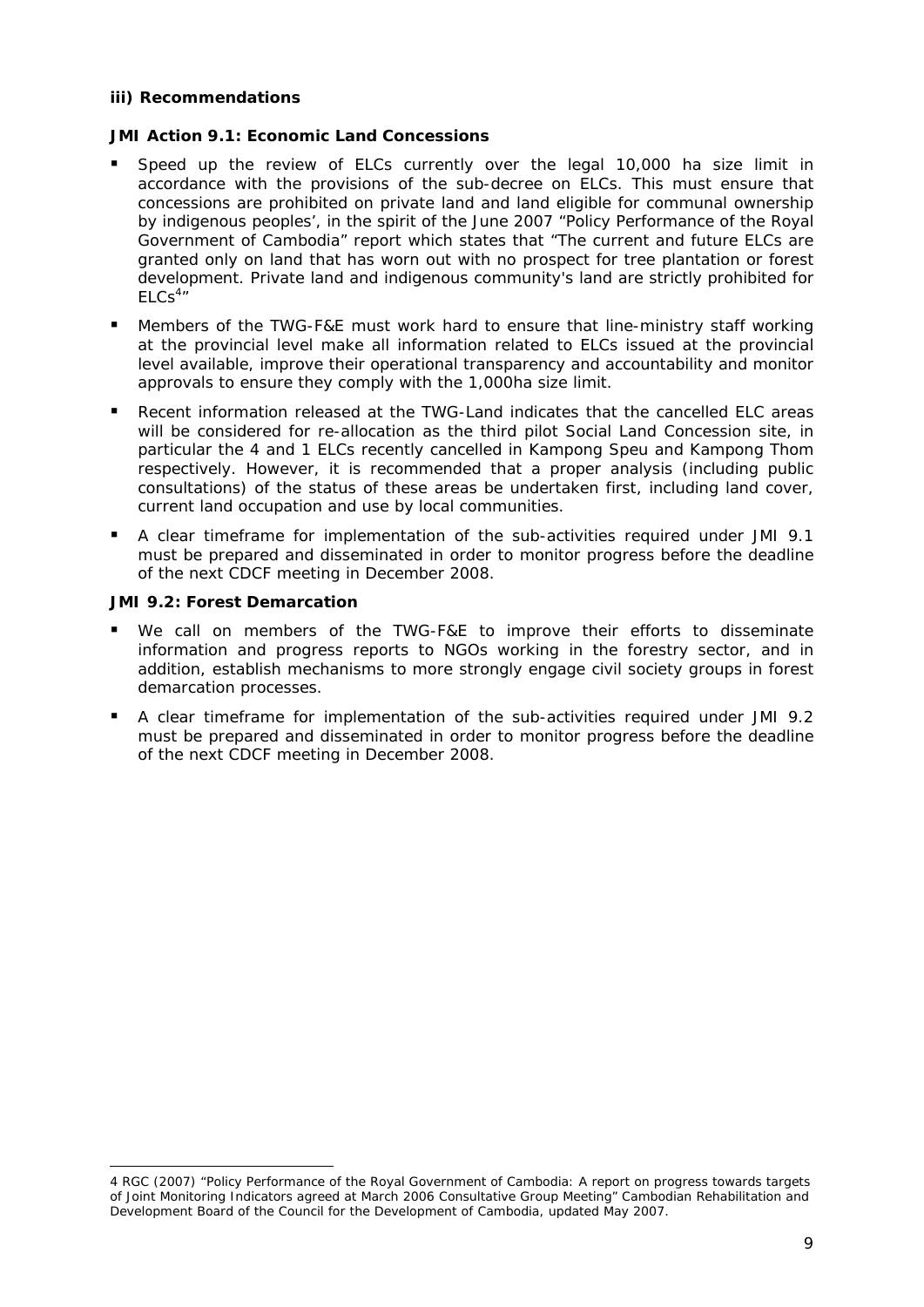## **Fisheries**

## **i) Joint Monitoring Indicators monitored by NGOs**

| <b>Target</b>                                                                                                                                                                                                                                | <b>Action Needed</b>                                                                                                                                                                                                                                                                                                                                                                                                                                                                                                       | <b>Responsible</b><br>Government<br><b>Institution</b> |
|----------------------------------------------------------------------------------------------------------------------------------------------------------------------------------------------------------------------------------------------|----------------------------------------------------------------------------------------------------------------------------------------------------------------------------------------------------------------------------------------------------------------------------------------------------------------------------------------------------------------------------------------------------------------------------------------------------------------------------------------------------------------------------|--------------------------------------------------------|
| 10. Take appropriate<br>action to reflect the<br>priorities of the Fisheries<br>sector to improve the<br>livelihoods of rural<br>communities in commune.<br>district and provincial<br>development plans as well<br>as donor funding levels. | 1. Cambodian Code of Conduct for Responsible<br>Fisheries (CamCode) drafted by the end of 2007<br>2. Work with the government agencies/ revenue<br>authorities and donors to ensure the FIA is<br>adequately funded including the revenue from the<br>sector to carry out its mandate with reference to<br>Article 14 of the Fisheries Law.<br>3. Donors in fisheries use the planning, accounting<br>monitoring systems of the Fisheries<br>and<br>Administration to be in line with MTEF and MBPI by<br>the end of 2007. | <b>MAFF</b>                                            |

### **ii) Monitored Progress on Action Needed**

#### *JMI 10.1: Draft Code of Conduct for Responsible Fisheries by the end of 2007*

The Fisheries Administration has made some efforts to draft the "Cambodian Code of Conduct for Responsible Fisheries", supported by the Food and Agriculture Organization (FAO), however the status of the draft has not been communicated to the public.

Given the lack of information about the status of the Code of Conduct, CSOs and NGOs wonder about the progress made by the Fisheries Administration (FiA) in relation to this action. NGOs are concerned that the "Code of Conduct" will be just another form of policy document, overlapping many existing laws and regulation which would be similar with other fisheries laws and regulations and have an insignificant contribution to poverty reduction.

### *JMI 10.2: Ensure adequate funding for the FIA*

The Fisheries Administration (FiA) has made its effort to improve cooperation and coordination with government and donor agencies as part of their campaign to find more funds to implement their plan. The JMI 2006 Progress Report indicates that the Minister of MAFF sent a letter on 17 July 2006 to relevant ministries, provincial governors, and the donor communities to include fisheries in its development plan. The FiA reviewed the Fisheries Strategic Framework for Development Cooperation Management and is awaiting the Fisheries TWG approval. An Institutional Review of FiA has also been conducted as a partial effort to improve institutional cooperation within and outside the FiA. These activities represent the increased effort in improving cooperation and coordination among government agencies.

However, the cooperation and coordination provided by the FiA continues to centralize the "power" and "authority" of the FiA. Donors have been targeted as an important partner for a strong cooperation given that donors fund their programs as part of empowering FiA. For instance, DFID and DANIDA have been long-standing cooperating partner with FIA. The FiA has secured funding to implement the Annual FiA Action Plan from DFID/DANIDA for 2006 and future plan. In addition to this, the Gender Mainstreaming Policy and Strategy in the fisheries sector has been drafted in pursuit of MAFF's Gender Mainstreaming Policy and Strategy in the Agriculture Sector with funding support from donors. This form of cooperation results in more foreign consultants providing consulting service to assist the FiA, leaving only limited capacity within the FiA.

The NGOs and civil society see the issues of cooperation and coordination as a "persistent problem" and hardly to see any progress made by FiA given the fact that the institutional cooperation nowadays is the same as five years ago. In fact, FiA cooperation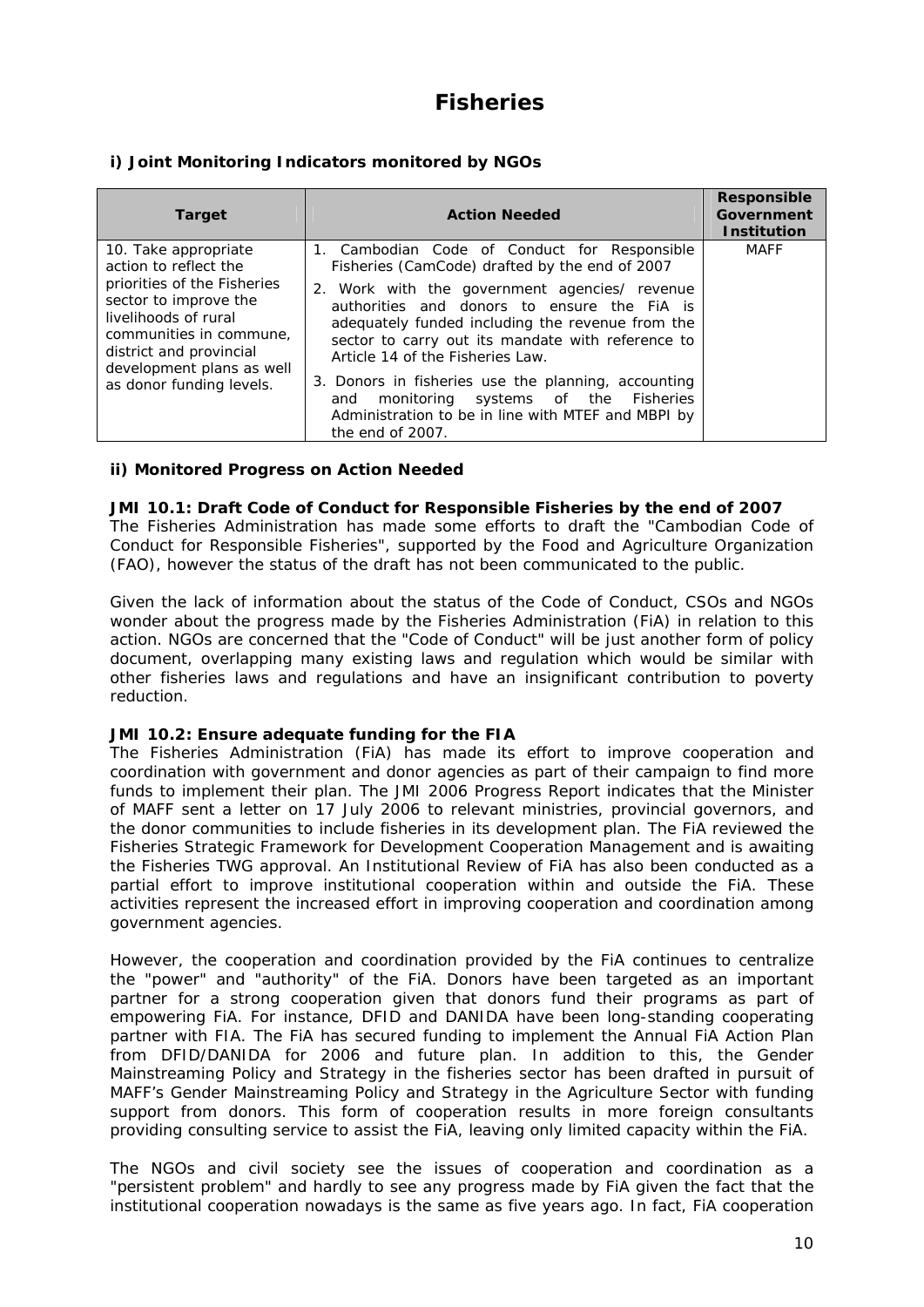with other government agencies is depended on the level of FiA being able to maintain their "power" or "authority" over the fishing grounds. As a consequence, the cooperation with the commune councils, environment related government agencies and NGOs seem to be inadequate. This is true for the Tonle Sap Sustainable Livelihood Project (TSSLP) when the project is executed by Ministry of Interior (MoI) and FiA becomes a cooperating partner. Given this, the lowest level staff of FiA sees the Commune Council implementing the TSSLP as a threat to their power and authority in the area.

10.3 Donors fund the FiA activities under framework of the "donor harmonizing strategy". The Donor Technical Working Group (DTWG) acts as an arm of donor countries to give an approval for the FiA planning, accounting and monitoring system of FiA. The DTWG has harmonized the donor supports for FiA and this has been an on-going activity.

However, NGOs and communities see this action as an insignificant contribution to livelihood implement and poverty reduction. Rather, it is serving the centralization of fisheries management. In addition, NGOs are concerned that such an action taken by the FiA is hardly monitored given the lack of information about the FiA activities. On the other hand, the DTWG is also chaired by the FiA and therefore, most of decisions made by DTWG are influenced the interests of FiA. The NGOs that works closely with local communities have a less voice in the DTWG and therefore, the interest and the need of the poor do not reflect in the fisheries plan.

## **iii) Recommendations**

10.1. NGOs and local fishing communities urge the FiA and FAO to consult NGOs and communities in developing the Cambodia Code of Conduct for Responsible Fisheries. Donors shall ensure that this Code of Conduct serve the interest of local communities rather than institution working on it. The NGOs and civil society organizations request the Royal Government of Cambodia to release the information about this code of conduct to the public on more regular basis.

10.2. NGOs and civil society call on the donor countries to consider more NGOs and civil society participation of in fisheries programs funded by donor countries as well as other program. Many fisheries plans and policies have been developed regardless the knowledge and interest of local communities. Therefore, NGOs and civil society request RGC and donor countries to engage NGOs and local communities more in the consultation of these plans and policies that affect their livelihoods.

10.3. NGOs and civil society organizations call on RGC to revise the "action needed" presented in the JMI if the fisheries sector aims to contribute to the improvement of livelihoods and poverty reduction of fishing communities, because the current "action needed" addresses interests of FiA rather than poverty reduction.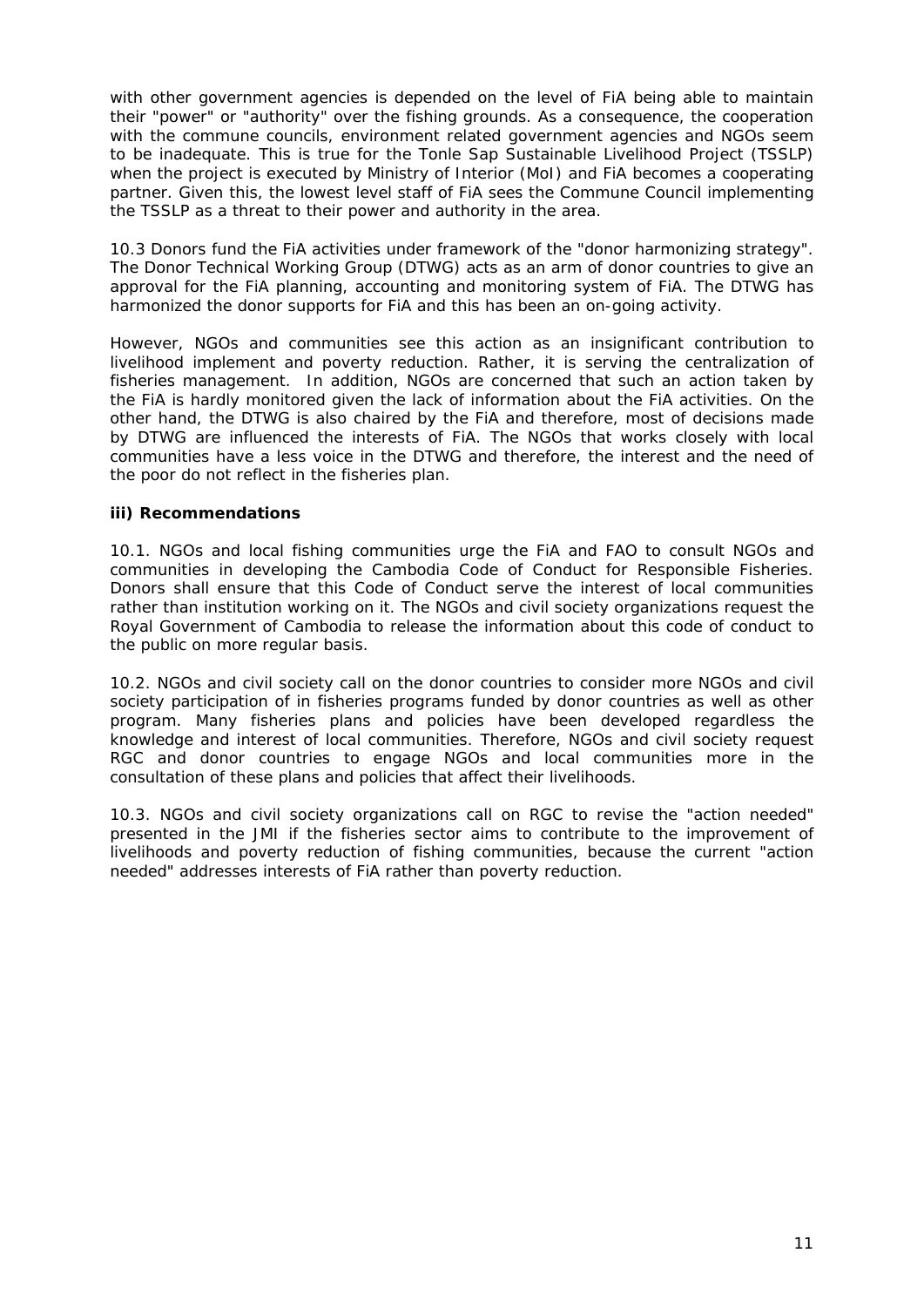## **Legal and Judicial System**

## **i) Joint Monitoring Indicators monitored by NGOs**

| <b>Target</b>                                                                                                                                                                              | <b>Action Needed</b>                                                                                                                                                                                                                                                                                                                                                                                                                                                                                                                                                                                                                                                                         | Responsible<br>Government<br><b>Institution</b> |
|--------------------------------------------------------------------------------------------------------------------------------------------------------------------------------------------|----------------------------------------------------------------------------------------------------------------------------------------------------------------------------------------------------------------------------------------------------------------------------------------------------------------------------------------------------------------------------------------------------------------------------------------------------------------------------------------------------------------------------------------------------------------------------------------------------------------------------------------------------------------------------------------------|-------------------------------------------------|
| 16. Establish a<br>well<br>functioning,<br>transparent<br>and<br>accountable<br>legal and<br>judicial system<br>that protects<br>individual<br>rights as<br>defined in the<br>Constitution | 1. LJRS Strategic Objective 2. Complete the drafting and<br>approval of the remaining fundamental Laws (Penal<br>Procedure Code, Penal Code, Civil Code, Law on the Statute<br>of the Judges, Law on Court Organization and Functioning,<br>Law on the Amendment of the Law on the Organization and<br>Functioning of the Supreme Council of the Magistracy).<br>2. LJRS Strategic Objectives 2 & 7. Review and finalise<br>guidelines for the legislative drafting process that draws on<br>lessons from past experience. Guidelines should seek to<br>inform externally mobilised TA, with an emphasis on<br>building the capacity and ownership of the relevant<br>Ministry's legal unit. | MoJ                                             |
|                                                                                                                                                                                            | 3. LJRS Strategic Objectives 7 & 4. Ongoing training and<br>transparent selection of judicial professionals to improve the<br>supply of judicial services and the functioning of the courts.                                                                                                                                                                                                                                                                                                                                                                                                                                                                                                 |                                                 |

### **ii) Monitoring Progress on Action Needed**

#### *JMI 16.1 Complete the drafting and approval of the remaining fundamental Laws*

NGOs working on Legal and Judicial Reform welcome the recent adoptions and putting into effect of **the Penal Procedure Code** and **Civil Procedure Code**, and would like to praise the government for these great achievements. Though, dissemination and awareness raising around these two laws has not been widely done. However, the progress on the **Penal Code Draft Law** has been very slow. It has not been adopted by the Council of Ministers and is still under the review of the Ministry of Justice regarding to additional crimes.

**The Draft Law on the Statute of Judges** is currently placed at the Office of Council of Ministers and it is being prepared for submission to the inter-ministries' meeting. NGOs are pleased with the efforts of the government in pushing this forward.

**Law on the organization and functioning of court** is currently under the review of the Ministry of Justice. Ministry of Justice is waiting for comments from the Supreme Council of Magistracy prior to the submission of this draft law to the Office of Council of Ministers for further comments and discussions.

**Law on the Amendment of law on the organization and functioning of Supreme Council of Magistracy (SCM)** is still at the Ministry of Justice. For this draft law, it seems that the Royal Government has no clear willingness to push this draft law forward for the soon adoption. A government official disclosed that the pushing forward for the approval of this draft law is based on the political will of the government as well. For the most recent removal of judicial officials, for instance, the removal of Mrs. Ly Vouch Leng, former President of Appeal court to work in the Ministry of Justice, and replaced by Mr. You Bunleng, it revealed that the government has satisfied with their actions and considers this action as part of legal and judicial reforms. This expresses that the judicial reform is a good move for reforming the SCM. NGOs working on Legal and Judicial Reform are pleased with this action; however, NGOs express its concern regarding the delay in the adoption of current draft law on amendment of law on the SMC.

*JMI 16.2 Review and finalize guidelines for the legislative drafting process are currently* at the Council of Ministers and being reviewed by the legal and judicial reform unit of the Council of Ministers. The legal and judicial reform unit will bring this guideline to be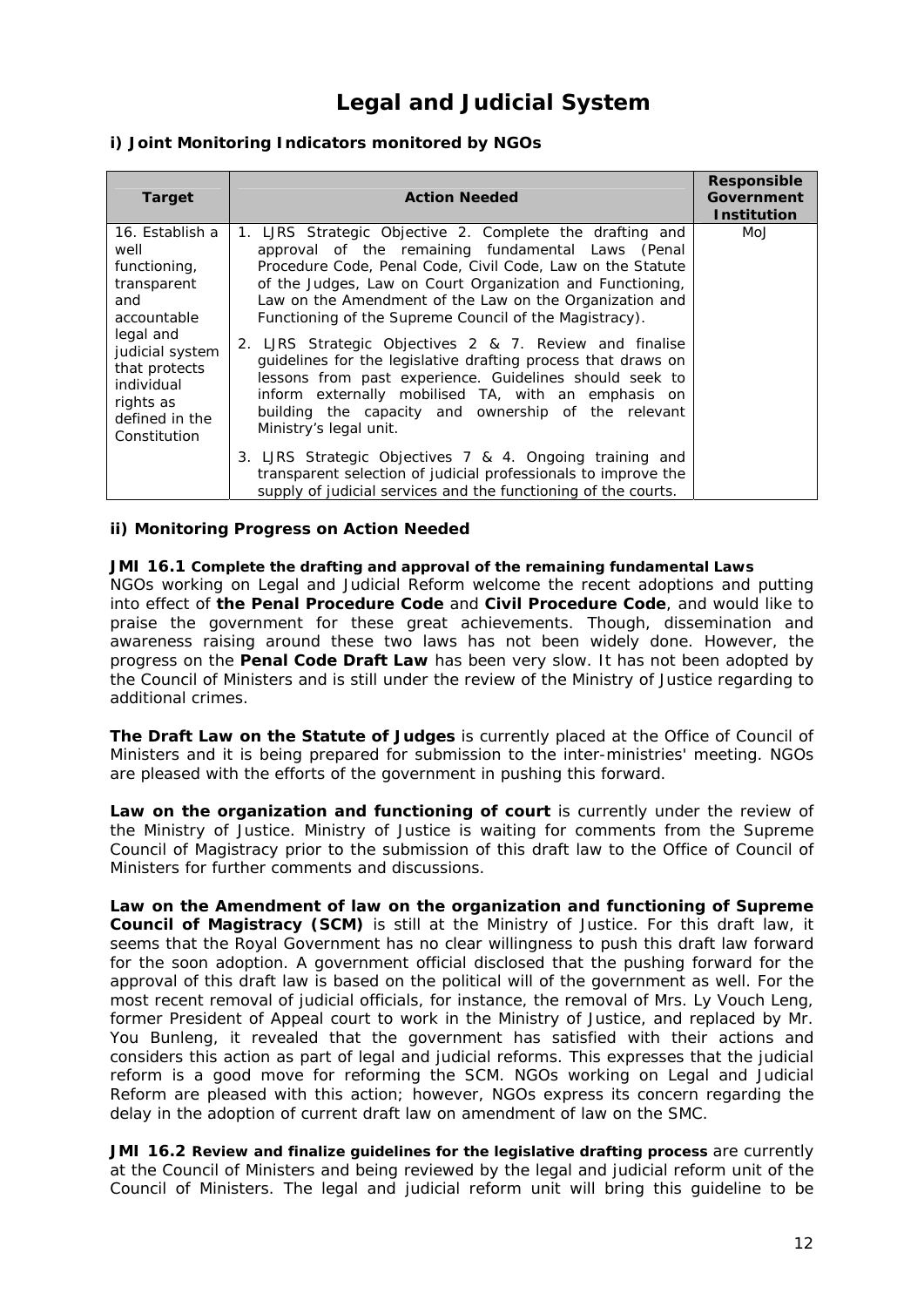discussed and approved by the Council of Ministers but so far there is no clear date for Council of Ministers to meet and approve this guideline.

### *JMI 16.3 Review and finalize guidelines for the legislative drafting process*

As part of **ongoing training and transparent selection of judicial professionals,**  the Royal Government has established a Royal Academy of Judicial Profession and offered opportunity for those who have legal education background to continue their skill/specialized training there to become judge, prosecutors, greffiers and other court officials. The Royal Academy accepts 70 students per year for further skill/specialized trainings on judicial profession. Graduates from the Royal Academy will be targeted people to be selected for serving in judicial services. So far there is no actual practice yet on the transparent selection of judicial professionals to serve in judicial services.

## **iii) Recommendations**

## *Related to JMI 16.1, NGOs recommend that:*

- The government shall continue to increase a wide range of publication and dissemination of new *Penal Procedure Code, and Civil Procedure Code* to ensure that the Cambodian general public and especially enforcement officials are aware of existence of these new fundamental laws of the country.
- The government shall provide appropriately ongoing trainings for all enforcement officials to ensure that they have at least basic knowledge and understanding on laws so that they will effectively and properly implement the newly enacted important laws.
- The government shall accelerate the adoption of *Law on the Statute of Judges and the Law on the organization and functioning of the court* to ensure the effectiveness, impartiality, competence and independence of the courts throughout Cambodia.
- To ensure the independence in functioning of the judiciary and to punish the wrongdoing of judicial officials, the government shall accelerate the adoption of *Law on the Amendment of law on the organization and functioning of Supreme Council of Magistracy***.**

## *Concerning JMI 16.2, NGOs recommend that*

 The government shall speed up the adoption of *Guidelines for Legislative Drafting*  **Process** so that each legal unit of all ministries will have guidelines in place and they will receive capacity building on the due process for legislative drafting.

### *Regarding JMI 16.3, NGOs recommend that*

- The government shall facilitate, further encourage and open a wider opportunity for all legal educated persons both from provinces and in Phnom Penh to have their education continued in legal and judicial skills the Royal Academy of Judicial professions.
- Fighting against all forms of corruptions or any other irregularities occurred during the selection of legal educated persons for either further education Royal Academy of Judicial profession or serving in judicial services.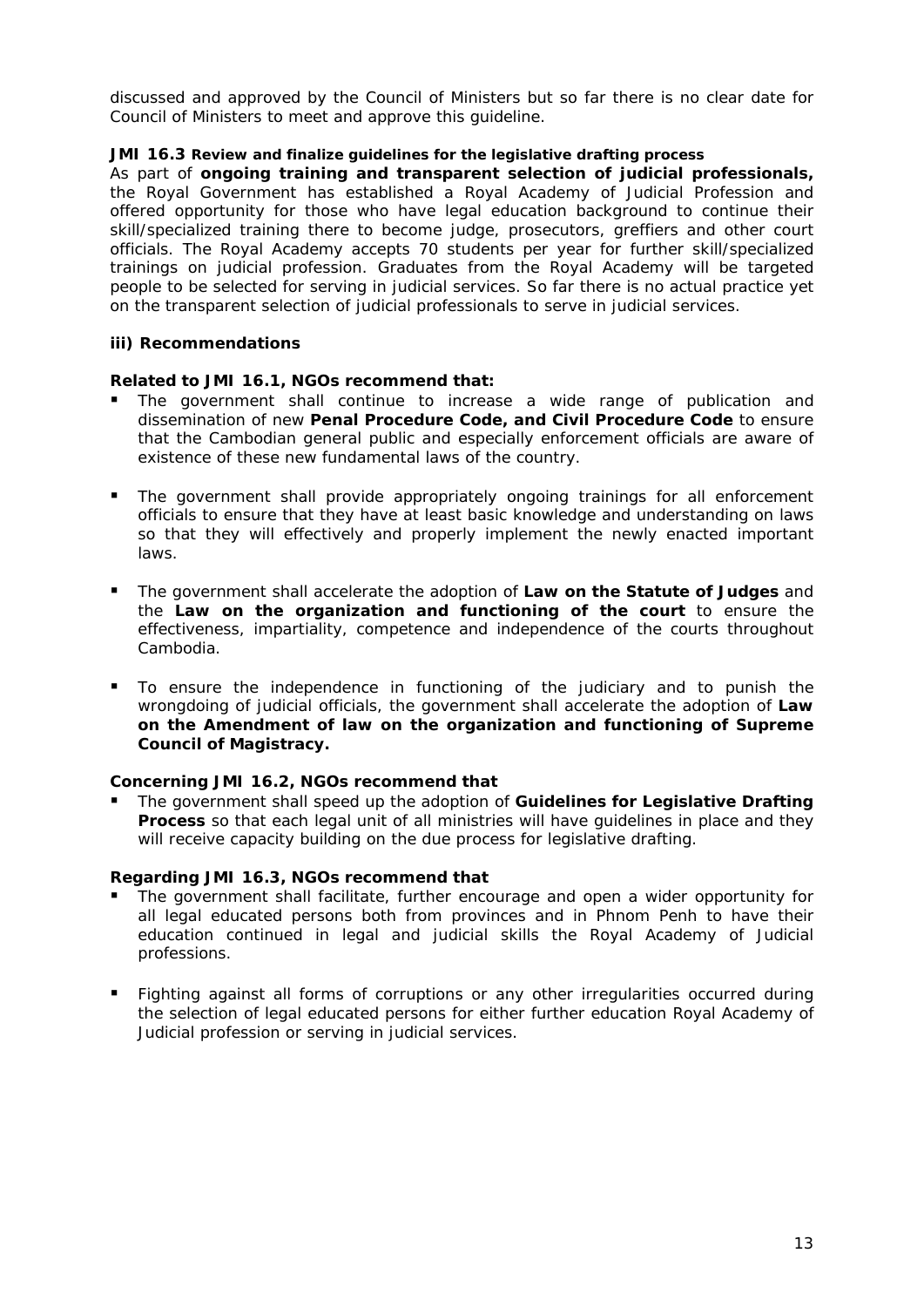## **Combat Corruption**

## **i) Joint Monitoring Indicators monitored by NGOs**

| <b>Target</b>            | <b>Action Needed</b>                                                                                      | Responsible<br>Government<br><b>Institution</b> |
|--------------------------|-----------------------------------------------------------------------------------------------------------|-------------------------------------------------|
| 17. Combat<br>corruption | 1. Finalize and approve Anti-Corruption Law, based on best<br>international practices.                    | <b>MONASRI</b><br><b>COM</b>                    |
|                          | 2. Prepare an implementation plan to enforce and manage the<br>implementation of the Anti-Corruption Law. |                                                 |
|                          | 3. Disseminate information on reported cases on corruption<br>and conviction on semiannual basis.         |                                                 |
|                          | 4. Develop a clear policy framework on Access to Information.                                             |                                                 |

## **ii) Monitored Progress on Action Needed**

### *JMI 17.1: Finalize and approve Anti-Corruption Law*

Since the last CDCF, there has been no report on any progress with the draft Anti-Corruption Law. The latest version of the Draft Anti-Corruption Law available to civil society is dated 26 October 2006 (the date is hand-written), but it is exactly the same as the version dated 29 September 2006 (except that the latest one had a Table of Contents). The Penal Procedure Code was passed earlier this year. This should be an important milestone since the RGC insisted that passing this code was a precondition to passage of the ACL due to the need to harmonize the two laws. Yet comes another piece of legislation, according to the RGC, that needs to be ready before the Anti-Corruption Law, and that is the Penal Code. Still, it is not clear from the Government side if other legislation-- in addition to the Penal Code -- are required before the ACL could be passed. Since the RGC keeps referring to "relevant legislation" without specifying which are referred to, civil society is deeply concerned that the Government lacks the required seriousness to complete this activity. Civil society is further concerned that the Penal Code itself would take times to pass after which other legislations would come up as an excuse for further delays.

With regard to the content, as stated above, no improvements have been made either to the September-06 version or the October-06 version, taking into consideration the suggestions and comments made by civil society, particularly with regard to the outstanding issues of independence of the anti-corruption body: the advisory role of the Supreme National Council against Corruption versus the executive function of the General Secretariat and the independent budget for the ACB, the asset declaration, and the whistleblower/witness protection.

Though, a few lawmakers from the ruling party were quoted by the media as saying they expected the Government to submit the Draft Anti-Corruption Law to the National Assembly soon, there was no official indication that the draft law is going to be ready for the National Assembly debate. Failing to set a deadline at the last CDCF for the draft law to be finalized by the Government and the absence of a clear explanation by the Government of the need to wait for the so-called other relevant legislations to be passed first, have led to a growing civil society concern for that the Government does not have the real political will to have the anti-corruption law passed nor to be serious enough in addressing corruption.

### *JMI 17.2: Prepare an implementation plan for the Anti-Corruption Law*

Civil society would like to recall that the Ministry of National Assembly Senate Relation and Inspection (MoNASRI), with the assistance of UNDP, brought two experts from Singapore in March 2007 to help draft an implementation plan for the Anti-Corruption Law. This involved developing practical steps for full operational set up of the anticorruption body (ACB), including planning for operation and support of the ACB' s staff and their training, detailing necessary office equipment, and formulation of a budget for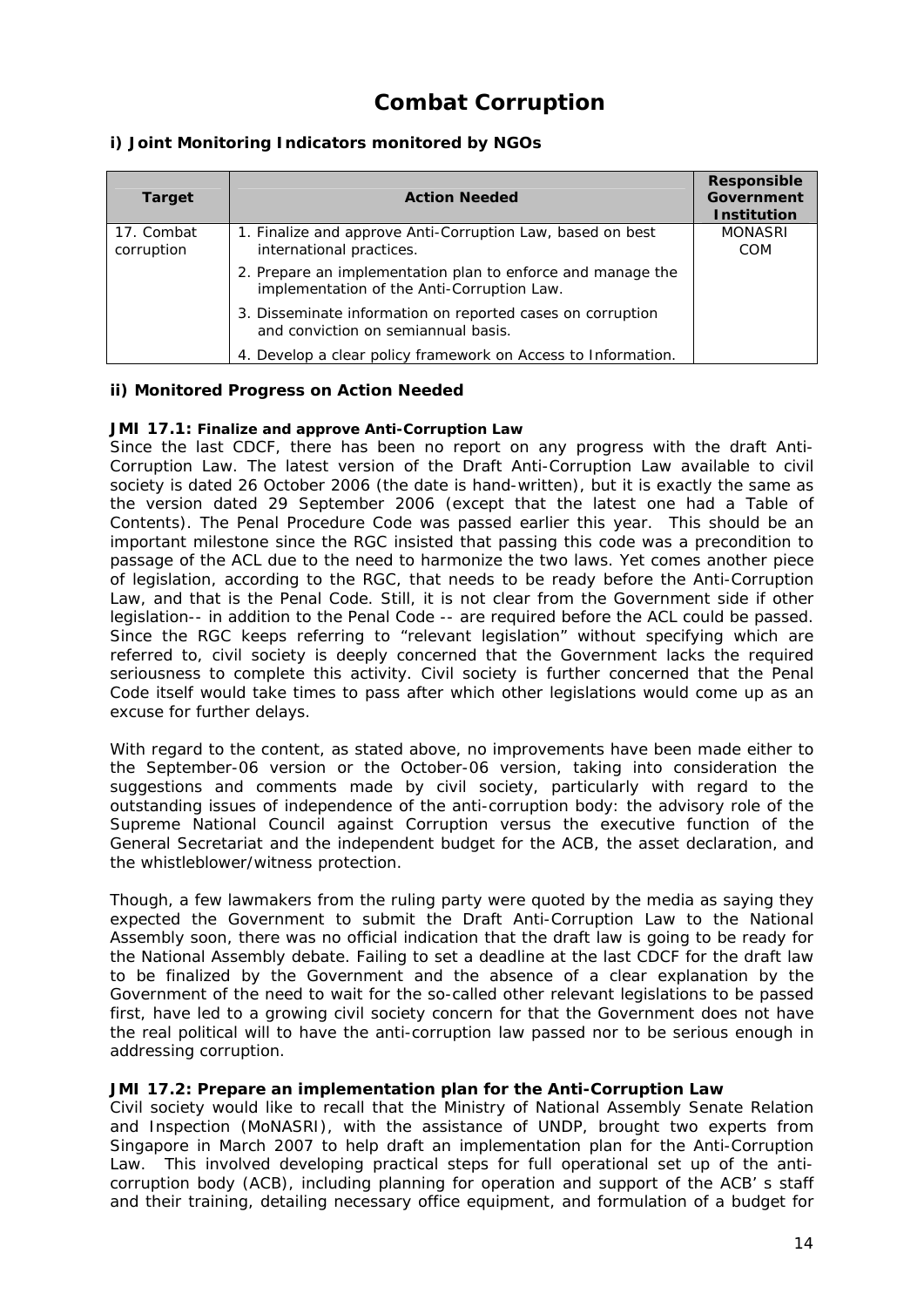initial set up and operational cost. The Plan also describes mechanisms that need to be in place to implement the three-pronged anti-corruption measures (education, prevention and investigation). This represents progress by the Government, despite a delay, which civil society appreciates. However, the draft Implementation Plan has not yet been submitted to the Council of Ministers. It will likely be submitted, according a reliable source from MoNASRI, to the CoM sometime before the next GDCC meeting in October.

## *JMI 17.3: Disseminate information on reported corruption cases and conviction*

Civil society does appreciate the Government's attempt to report corruption cases in which public officials were involved. The most recent cases of the former Chief of the Appeals Court and provincial officials being removed for the alleged involvement in corruption, if it is really the case, constitutes a positive move toward upholding accountability and transparency by the Government and, therefore, deserves appreciation.

Civil society also welcomes the recently reported crackdown on drug dealers. However, NGOs observe that the reporting was still not carried out systematically and in a structured way. Moreover, in some of these cases, reporting was just partly done without sufficient follow-up. It has been observed also by NGOs that cases of corruption and conviction reported remain selective. As a result, tracking these cases is virtually impossible and it has no serious impact on the fight against corruption, and NGOs can say that this indicator is not fully met.

### *JMI 17.4: Develop a clear policy framework on Access to Information*

NGOs wish to congratulate the RGC' s Ministry of National Assembly Senate Relation and Inspection (MoNASRI) for taking action in the drafting of an Access to Information Policy Paper which will be the foundation of a future Access to Information Law. Despite a delay in the previous period, MoNASRI is taking a serious step after the CDCF to work out a policy framework on FOI. With technical assistance from a world-class FOI expert and a local consultant, supported by USAID, through Pact Cambodia, MoNASRI has now finalized the draft policy paper and was said to submit it to the CoM sometime before the next GDCC meeting in October.

NGOs also appreciate the Government /MoNASRI for allowing multi-stakeholders, especially two representatives of the NGO FOI Working Group to participate in the drafting process through the sharing of information and ideas with the Government's Drafting Team over the FOI policy framework.

### **iii) Recommendations**

### *JMI 17.1: Finalize and approve Anti-Corruption Law*

- Anti-corruption becomes more and more a global issue. The fact that the Government has recently joined the other Southeast Asian countries to sign an anti-graft pact aimed at preventing and combating corruption in the region, and that RGC is preparing to become a signatory to the UNCAC is warmly welcome by the civil society. Nevertheless, the Government should move a further step ahead from rhetorical approach to real actions by finalizing the draft Anti-Corruption Law without any further delay. NGOs see that the Criminal Procedure Code is the only piece of legislation that needs to go along with the ACL, and as it has already been passed and promulgated, there is no more justification for it to be on hold any longer. Corruption is a crosscutting issue and, as such, it is related to everything. Therefore any attempt to clean up with other legislations first is tantamount to 'Moving nowhere.' It should be the other way around: the ACL comes first and the others should follow through.
- In the meantime, the draft Anti-Corruption Law needs to be reviewed and improved, particularly the three outstanding issues mentioned above, to ensure that it meets international standards before it is submitted to the National Assembly for debate and enactment. Failing to meet international standard means the indicator is not met and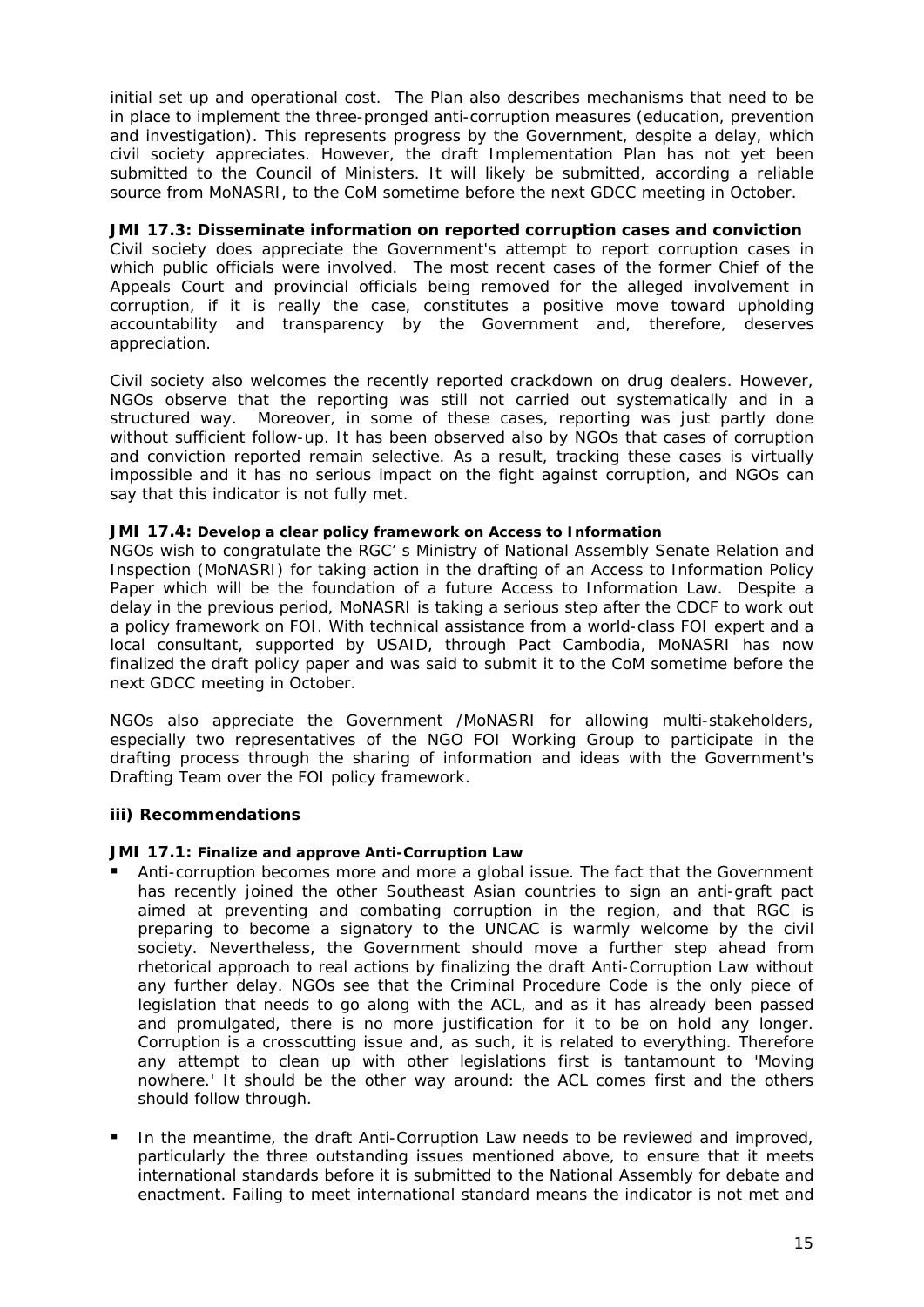that the Law, if passed, would not be accepted particularly by civil society as a tool effective enough to address corruption.

## *JMI 17.2: Prepare an implementation plan for the Anti-Corruption Law*

 The Government/MoNASRI should move further with the draft Implementation Plan to meet the indicator and to ensure that it is designed strictly as a tool for enforcement and implementation of the ACL that meets international standards, once it is passed. Therefore, it should not be just something that would compromise the principle of international best practices of the Anti-Corruption Law.

## *JMI 17.3: Disseminate information on reported corruption cases and conviction*

 The RGC should improve its reporting mechanism by developing a systematic reporting tool through which it will regularly report to the National Assembly and the public on the progress made in the fight against corruption. The data to be reported through a public information mechanism should include (but not necessarily be limited to): the number of corruption investigations conducted; number of arrests; number of administrative actions taken; number of convictions and/or administrative dismissals; length of administrative suspension or sentence of convicted criminals, and; estimated monetary impact of the crime committed.

### *JMI 17.4: Develop a clear policy framework on Access to Information*

 While congratulating MoNASRI for moving ahead with the drafting of a policy paper on FOI, NGOs would like to recommend that the RGC completes its internal review of the Access to Information Policy Paper as quickly as possible, and transform this Paper into an Access to Information Law before the end of 2008.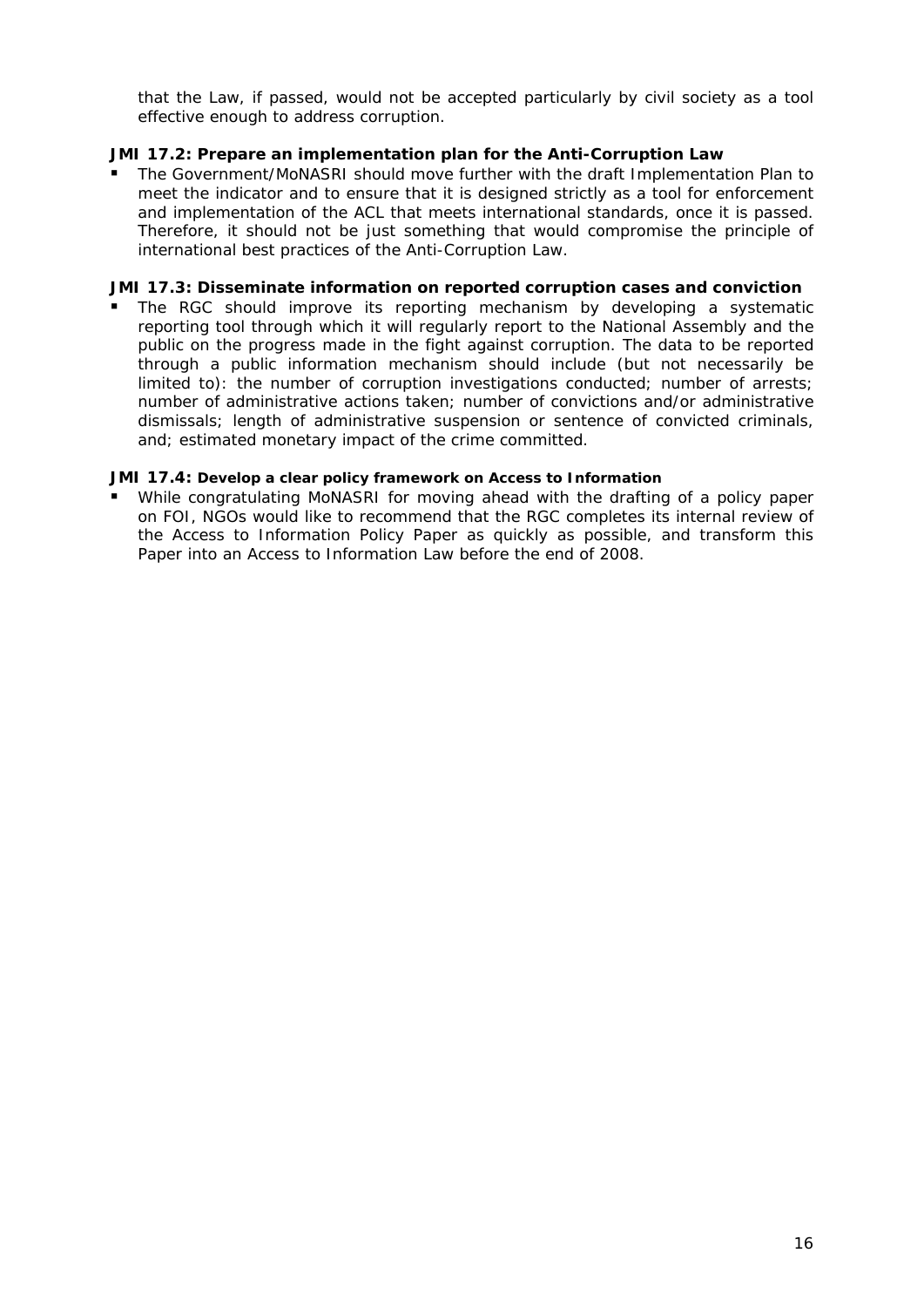## **Decentralization and Deconcentration**

| <b>Target</b>                                             | <b>Action Needed</b>                                                                                                                                              | Responsible<br>Government<br><b>Institution</b> |
|-----------------------------------------------------------|-------------------------------------------------------------------------------------------------------------------------------------------------------------------|-------------------------------------------------|
| 18. Preparation made<br>for full<br>Implementation of the | 1. Continue preparation and initiate broad stakeholder<br>consultations on the organic laws on democratic<br>development at sub-national level during Q4 of 2007. | <b>NCDD</b>                                     |
| <b>RGC's Strategic</b>                                    |                                                                                                                                                                   | <b>NCDD</b>                                     |
| Framework fro<br>Decentralization and                     | 2. National programme design process and modalities<br>developed, agreed, and resourced for implementation                                                        |                                                 |
| Deconcentration<br>(D&D) reforms.                         | to begin in 2nd quarter of 2008.                                                                                                                                  | <b>NCDD</b>                                     |
|                                                           | 3. RGC and development partners design the principles of<br>engagement in support of D&D reform in Cambodia.                                                      |                                                 |

## **i) Joint Monitoring Indicators monitored by NGOs**

## **ii) Monitored Progress on Action Needed**

#### *JMI 18.1 Continue preparation and initiate broad stakeholder consultations on the organic laws on democratic development*

Despite reiterated intention of the Ministry of Interior - the coordinating ministry, to finalize the proposed "organic laws" by the end of 2006, the concerned officials themselves are not still clear when would this be ready for broad stakeholder consultation before it is submitted to the National Assembly for approval. One of major hurdles to this end appears to garner consensus among affected ministries. To a question during the NLO facilitated third civil society – Government quarterly meeting on August 15, 2007, the Department of Local Administration [DOLA]-MOI Director, H.E. Leng Vy replied, "we can not tell when the [proposed] organic laws gets finalized as it depends on how much participation we [MOI] get from all ministries".

In a recent presentation made by HE Prum Sokha, Secretary of State, Ministry of Interior at a national workshop on 2nd October 2007, it was stated that "the First draft of the Organic Law on the provincial/Municipal and district/Khan administration is being reviewed by MOI before putting it for broad scale consultation with relevant stakeholders".

At different occasions there have been sharing by the RGC of some information on the outline and approaches of the drafting of the proposed organic laws, however the contents of the draft have remained in dark. NGO community has raised concern over this perpetual delay in drafting and bringing the draft organic laws out for public consultation and review.

#### *JMI 18.2 National programme design process and modalities developed, agreed, and resourced for implementation*

Following the circulation to the donors of the draft implementation framework of the preparatory phase [2006-07] of the Sub-national Democratic Development in June 2006, the RGC had indicated to bring out the implementation strategy for this phase. To that end the Technical Working Group of D&D in leadership of the NCDD have so far designed the ToR for international advisors and assigned government officials for designing the programming framework for Sub-national Democratic Development Program to begin in 2nd quarter of 2008. The RGC expects to produce the framework by the end of 2007.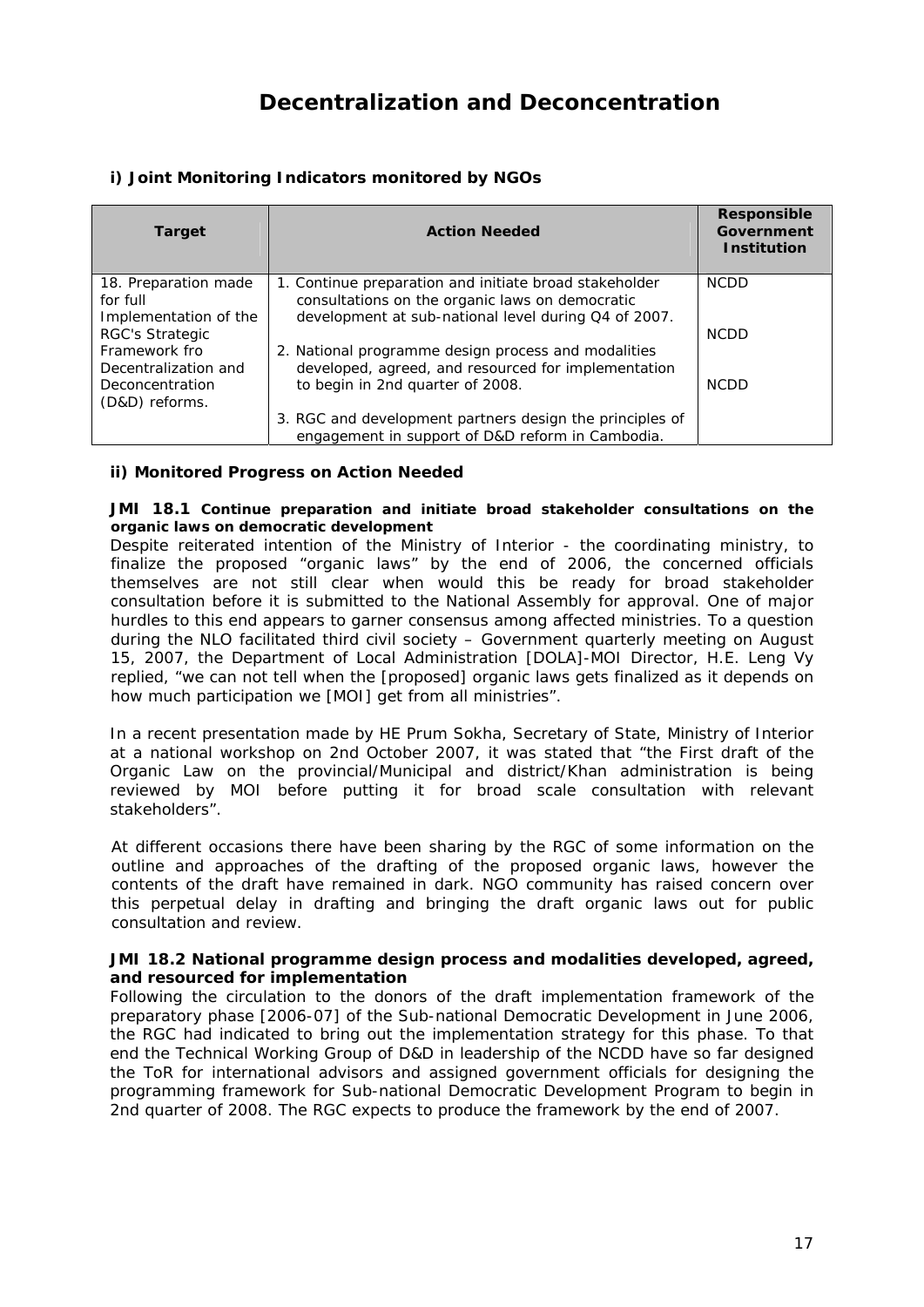In the reporting period the RGC carried out the followings:

- Approved and conducted the Capacity Building program 2007 [training to newly elected CC officials and sub-national officials] for provincial, district and commune levels,
- Updated and issued the new guidelines of Commune Development Plan [CDP] and Commune Investment Plan [CIP],
- Announced the continuity of Accountability Working Group in all provinces, and
- Approved the formation of 5 sub-committees of the National Committee for the Management of Decentralization and Deconcentration Reforms [NCDD], which are also responsible to advise on the sectoral devolution to be incorporated in the proposed organic laws.

NGO community has shown serious concerns regarding program design and implementation of some of above stated activities before finalizing, with due public consultation process, the proposed organic laws. To several it is a matter of concern to go ahead with developing implementation modalities and activities without having policy direction to be provided by the proposed organic laws. This is one of the outcomes of the delay in bringing out the organic laws.

#### *JMI 18.3 RGC and development partners design the principles of engagement in support of D&D reform*

Following the launching of the Project to Support Democratic Development through Decentralization and Deconcentration [PSDD] during the 1st quarter of 2007, the NCDD expects to bring out the programming framework for the project that will provide basis for multi-donor support for D&D implementation. As mentioned earlier, a design of ToR for international consultants to work on the said programming/implementation framework has now completed.

- NGOs recommend that the RGC should bring out the draft organic laws by allowing appropriate time for public reviews before it is finalized and submitted to NA for approval. NGOs firmly believe that public review not only contributes to make the laws just and effective but also ensures and enhances public support and ownership.
- NGO community recommends that the timing of finalization of D&D implementation framework should be updated owing to delay in finalization of the organic laws.
- NGOs recommend that subsidiarity principle affirmed by the RGC also should be the guiding principle of decentralization. This will not only ensure consistency between the proposed organic laws and implementation framework that is ahead of the organic laws in the making currently, but will also provide an objective basis of expenditure assignments across sectors. NGO community also believes the adoption of subsidiarity principle as guiding principle for sectoral devolution will also enhance participation and cooperation from all affected sectoral ministries.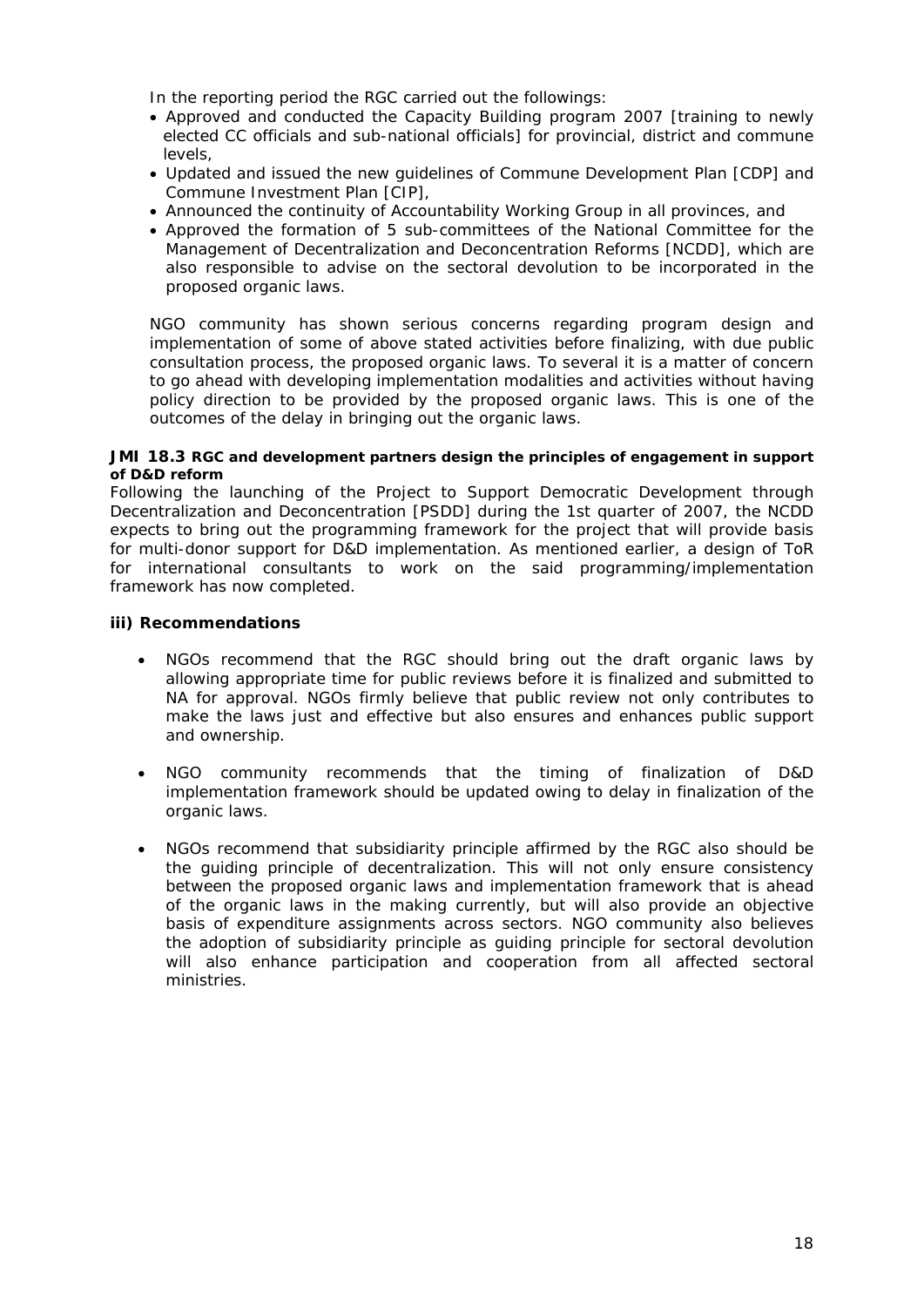## **National Budget and Public Finance**

## **i) Joint Monitoring Indicators monitored by NGOs**

| <b>Target</b>                                                                         | <b>Action Needed</b>                                                                                                                                                                                                                                                                                                                                                                                                                     | Responsible<br>Government<br><b>Institution</b> |
|---------------------------------------------------------------------------------------|------------------------------------------------------------------------------------------------------------------------------------------------------------------------------------------------------------------------------------------------------------------------------------------------------------------------------------------------------------------------------------------------------------------------------------------|-------------------------------------------------|
| 19. A more<br>credible<br>budget and<br>more effective<br>financial<br>accountability | Continue implementing the PFMRP <sup>5</sup> by:<br>sustaining actions already implemented and completing the<br>a)<br>remaining key actions necessary for Platform 1;<br>preparing the consolidated action plan for implementation<br>b)<br>Stage 2/Platform 2), including<br>make<br>to<br>οf<br>recommendations on the endorsement of EITI; and<br>continue monitoring impact through the agreed PFM<br>C)<br>Performance Indicators. | MEF                                             |

### **Introduction**

NGOs welcome the inclusion of one NGO representative in the Technical Working Group on Public Finance Management (TWG-PFM) and look forward to constructively engage with all members of the TWG-PFM on *public access to budget related information*  and *pro-poor budgeting*. NGOs would like to express their support for the priority sectors defined by the Royal Government (agriculture, irrigation, rural development, physical infrastructure, education, health, good governance) and expect to see higher increases in their allocations compared to the increases in the non-priority sectors in the forthcoming draft Budget Law 2008.

As noted in the section on Health, NGOs are concerned with the low levels of cash release to the health sector. Despite of some progress, the cash release of Chapter 13 (program funds, former PAP funds) remains unacceptably low at the provincial level in particular in quarter 1 and quarter 2 of year—1.22%, and 6.78%, respectively which continues to affect the health service delivery at the community level.

### **ii) Monitoring Progress on Action Needed**

**19a)** During the TWG PFM meeting on 27 July, the MEF presented the progress made during the first semester of 2007 as well as a framework for completing platform one of the PFMRP. As part of the completion of Platform 1, MEF updated its website in September with the complete series of the Monthly Bulletin of Statistics up to July 2007, which includes the monthly expenditures in the TOFE<sup>6</sup> reports.

**19b)** During the TWG PFM meeting on 27 July, the MEF presented its framework for platform 2 and a complementing activity plan. Further, CSOs support Government's decision to form a working group to study the Extractive Industries Transparency Initiative (EITI) which is expected to make a recommendation regarding the formal endorsement of EITI expected by the middle of 2008.

### **iii) Recommendations**

**19a)** As part of completing platform 1, CSOs ask the MEF to *post the mid-year review on the MEF website* as a part of its work towards the desired characteristics of a PFM system in Cambodia described in the PFMRP p.5 "*Monthly up-to-date reports are made public on the progress of budget implementation, including a comprehensive mid-year review.*"

-

<sup>5</sup> Public Financial Management Reform Program

<sup>6</sup> Table of State Financial Operations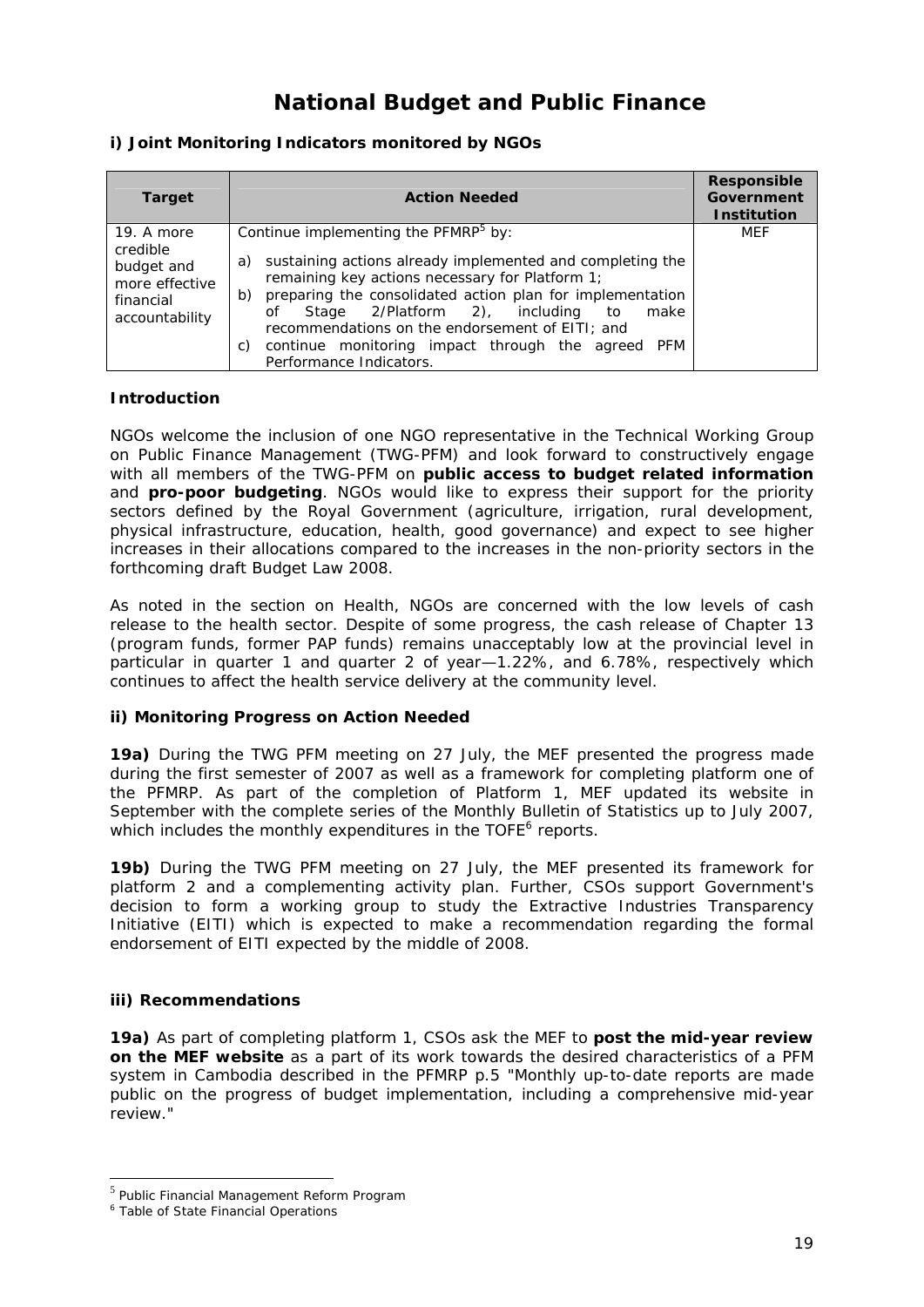## **Domestic Violence and Exploitation**

## **i) Joint Monitoring Indicators monitored by NGOs**

| <b>Target</b>                                                                                                                            | <b>Action Needed</b>                                                                                                                                                                                                                                                                                                                                                                                                                    | Responsible<br><b>Government</b><br><b>Institution</b> |
|------------------------------------------------------------------------------------------------------------------------------------------|-----------------------------------------------------------------------------------------------------------------------------------------------------------------------------------------------------------------------------------------------------------------------------------------------------------------------------------------------------------------------------------------------------------------------------------------|--------------------------------------------------------|
| 20. Adopt laws<br>and sub-                                                                                                               | 1. Sub-decree on the administrative decision on domestic<br>violence adopted. MoJ TWG Gender                                                                                                                                                                                                                                                                                                                                            | Mol<br>MoWA                                            |
| decrees and<br>relevant legal<br>documents.<br>and implement<br>plans against<br>all forms of<br>violence and<br>exploitation<br>against | 2. Law on suppression of human trafficking and sexual<br>exploitation adopted, and in compliance with the UN<br>Protocol on trafficking and UN convention on transnational<br>organized crime, and the Cambodian draft penal code.<br>3. National Action plan to combat violence against women<br>implemented. The specific target for 2007 is to establish a<br>working group in Mol/DOLA for training materials on the<br>Sub-decree. | MoLVT                                                  |
| women and<br>children.<br>according to<br>international<br>standards                                                                     | 4. Policy and legislation on migration reviewed. Specific targets<br>for 2007 include: Adopt comprehensive Strategy Paper on<br>Migration that links Migration with Trafficking, Smuggling<br>and the Labour Law Reform and closes existing legal gaps<br>to enhance legal protection of migrants.                                                                                                                                      |                                                        |

## **ii) Monitored Progress on Action Needed**

- 20.1 NGOs welcome the effort of the Inter-Ministerial Working Group (MOI, MOWA and experts) in drafting the Sub-decree on the administrative decision on domestic violence. However, NGOs observe that the progress has been slow regarding to the preparation of the Sub-decree on the administrative decision on domestic violence. The drafted sub-decree is still waiting for comments from the Ministry of Interior.
- 20.2 NGOs working gender issues are pleased with and would like to praise the government (COM) in adoption of the draft Law on suppression of human trafficking and sexual exploitation on **24 August 2007.**
- 20.3 It takes almost two years to prepare the National Action Plan to combat violence against women. NGOs note that some overlapping activities/tasks between the MoWA and other concerned institutions have not been finalized. NGOs are very concern about the delay in finalizing and approval of this action plan.

- 20.1 NGOs would like to urge the MOI to review and comment on the sub-decree, which has been drafted by the Inter-Ministerial Committee and submit it to the CoM for approval as soon as possible.
- 20.2 NGOs recommend that the MOJ take immediate action in the preparation of the problem statement on the draft law on suppression of human trafficking and sexual exploitation and send to NA for debate and adoption.
- 20.3 NGOs would like to urge the MoWA, the TWG on Gender and concerned agencies to move faster in defining clear role and tasks within the national action. There is a need for immediate adoption and implementation of this action plan in order to fully enforce the adopted law on the Prevention of Domestic Violence and the Prevention of Victim.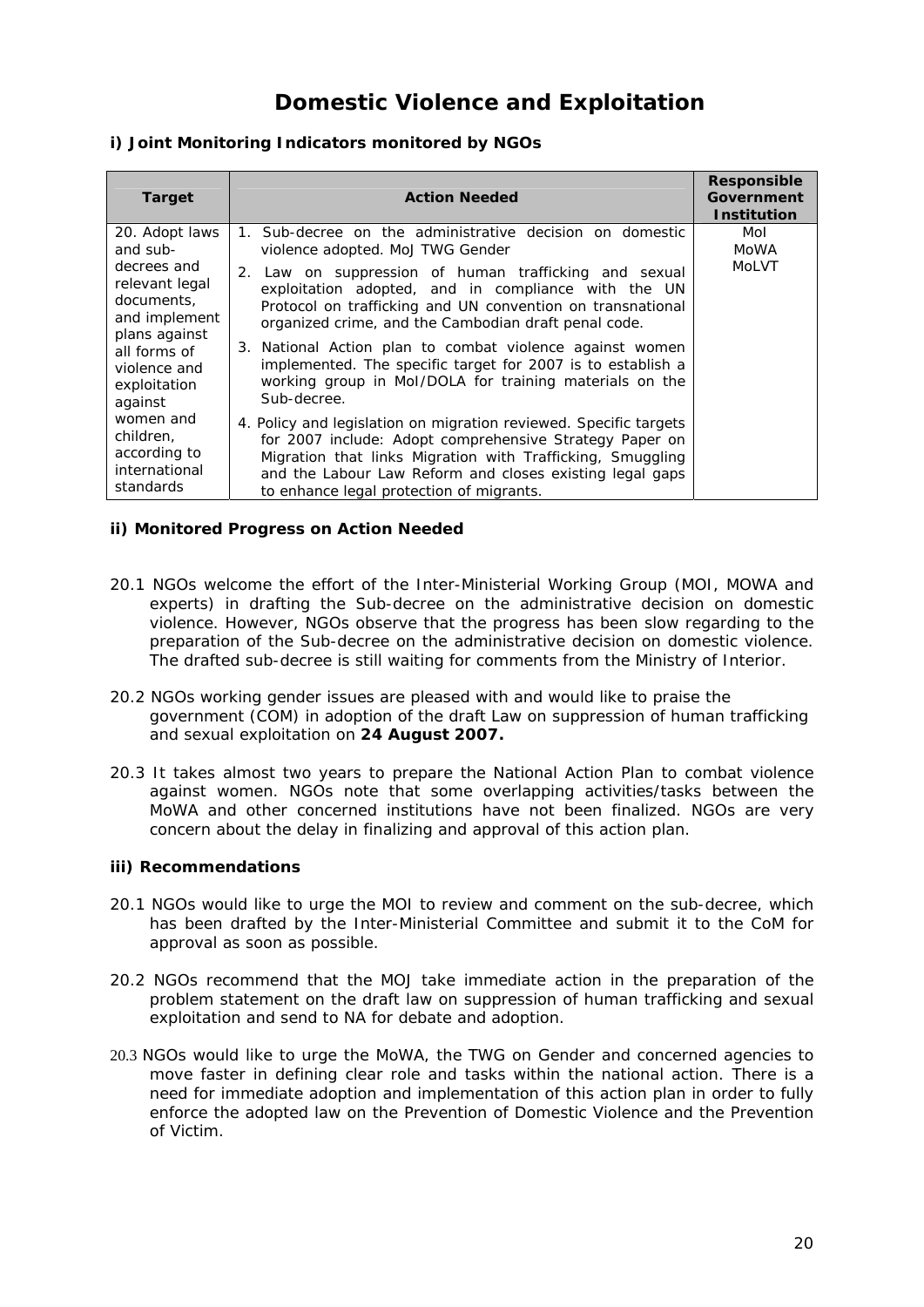## **Landmines**

## **i) Joint Monitoring Indicators monitored by NGOs**

| <b>Target</b>                                                                                                                | <b>Action Needed</b>                                                                                                                                                                                    | <b>Responsible</b><br>Government<br><b>Institution</b> |
|------------------------------------------------------------------------------------------------------------------------------|---------------------------------------------------------------------------------------------------------------------------------------------------------------------------------------------------------|--------------------------------------------------------|
| 11. Further<br>reduction of 70-80<br>landmines/ERW<br>casualties and a<br>decrease 5-10%<br>of contaminated<br>mine/ERW land | 1. Ensure the implementation, monitoring and evaluation<br>of existing mine action/ERW policy, strategy, and<br>action plans.<br>2. Ensure timely disbursement of RGC and development<br>partner funds. | <b>CMAA</b>                                            |
|                                                                                                                              | Improve mechanism to monitor the use of resources<br>3.<br>and their impact in a transparent, efficient and<br>effective manner.                                                                        |                                                        |

### **ii) Monitored Progress on Action Needed**

- 11.1 (a) The number of landmines/ERW casualties from January to August 2007 are 281 and January to August 2006 are 353. Reduction of 72. (b) Land clearance for 6 months in 2007 was processing very well. The total areas cleared recorded in CMAA. Area named as mine contaminated was reduced as well in 6 months.
- 11.2 Disbursement of funds from RGC and development partner funds was on time. However mine clearance agencies are not assured yet of 2008 funds. For planning purposes it is essential this be addressed.
- 11.3 A clear monitoring report format makes report from HALO Trust, MAG and CMAC to CMAA more transparent and effective. It is an effective coordination mechanism.

### **iii) Recommendations**

(11.2) The government and donors should confirm their funding support for the implementing agencies so that they can plan their work ahead for the next coming year.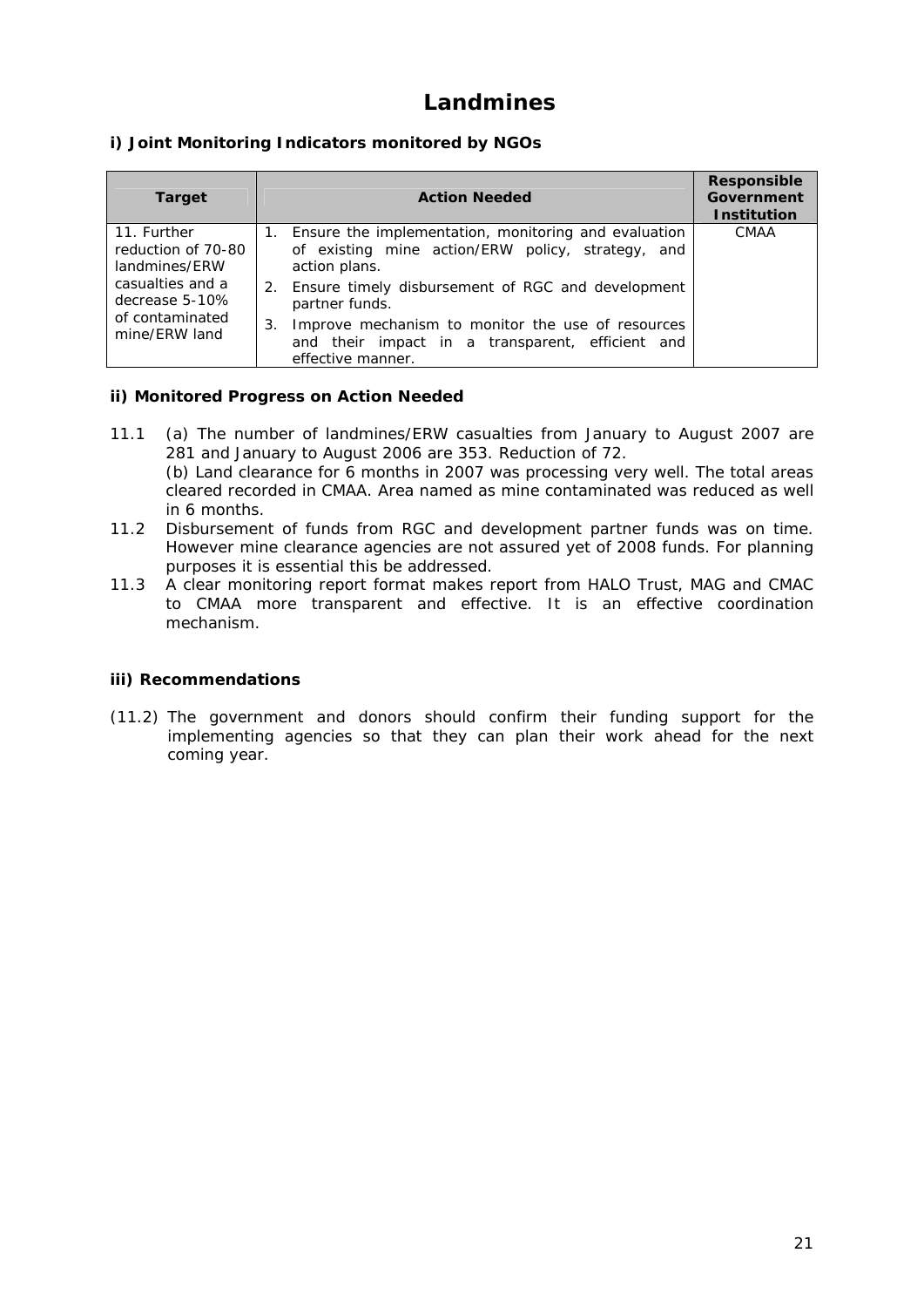## **ANNEX: Analysis of 2007 JMI's**

This analysis was prepared by the NGO Forum to help explain to NGOs about some of the new Joint Monitoring Indicators agreed between government and donors at the Cambodia Development Cooperation Forum (CDCF) Meeting held on 19th and 20th June 2007<sup>7</sup>. These Joint Monitoring Indicators (JMIs) will be monitored through the concerned government-donor Technical Working Groups (TWGs) and reported to the quarterly Government-Donor Coordination Committee (GDCC) meetings.

The "CDCF" Meeting is the revised process for monitoring sector-based progress which was previously called the Consultative Group (CG). The target "indicators" are divided into actions that government and donors agree should be achieved by the next CDCF meeting. Achievement of these specific actions is considered be a good indication of progress in each sector more generally.

The CDCF requested that each TWG to change to means and criteria of selection of JMIs for the CDCF07 Meeting; a maximum of only 3 were to be prepared which were characterized as "macro, strategic and policy-orientated". As a result, 55 JMIs of 20 targets have been agreed upon. These JMIs or Actions Needed are structured in accordance with the National Strategic Development Plan's (NSDP) sector priorities, and therefore aim to be inline with the objectives of the Government's Rectangular Strategy and Millennium Development Goals. The JMIs are arranged across five main themes of the NSDP as follows:

- Implementation and Management of the NSDP: 2 targets (5 JMIs/Actions Needed)
- NSDP Social Sector Priorities: 4 targets (6 JMIs/Actions Needed)
- NSDP Economic Sector Priorities: 6 targets (18 JMIs/Actions Needed)
- NSDP Infrastructure Sector Priorities: 2 targets (3 JMIs/Actions Needed)
- NSDP Governance and Cross-Sectoral Priorities: 6 targets (23 JMIs/Actions Needed)

This new framework and smaller number of JMIs is very different from the previous trend which saw the number of JMIs increase annually: 10 JMIs were agreed at the CG02 Meeting; 45 JMIs were agreed at the CG04 Meeting; and 60 JMIs were agreed at the CG06 Meeting. The re-structured framework of the CDCF07 JMIs also makes it difficult to compare sector-based progress in comparison to the previous trends of which JMIs were dropped, which were rolled over and which were new. However, the table annexed to this document<sup>8</sup> outlines for the 2007 JMI's which are new and which are rolled-over from the 2006 JMIs.

### **New Joint Monitoring Indicators**

As a result of the new selection criteria requiring JMIs to be macro, strategic and policyorientated, the new JMIs are less focused on implementation than previous indicators and also place a stronger emphasis on enabling private sector development.

In terms of land issues and governance of natural resources, there are some key new JMIs which should be taken note of. JMI #8.1 ''*adoption of the RGC's Policy on Registration and Use Rights of Indigenous Communal Land and pilot interim protective measures to safeguard the indigenous community's land in two provinces*" indicates a change of policy from previous JMIs which measured broad RGC policy and regulations for Indigenous Peoples, to a focus on the Policy on Registration and Use Rights. This concerns Civil Society groups because not only does this Policy undermine rights and provisions existing in the 2001 Land Law, but it also no longer focuses intervention on Communal Titling itself which is a priority within the NSDP. JMI #9.1 *"implementation of* 

-

 $<sup>7</sup>$  This document is also based on an analysis of the CG06 JMIs which was produced by Russell Peterson during</sup> his time as Senior Advisor for NGO Forum in March 2006.

<sup>8</sup> Please refer to the web-site of the NGO Forum on Cambodia:

http://www.ngoforum.org.kh/Development/Docs/doc.htm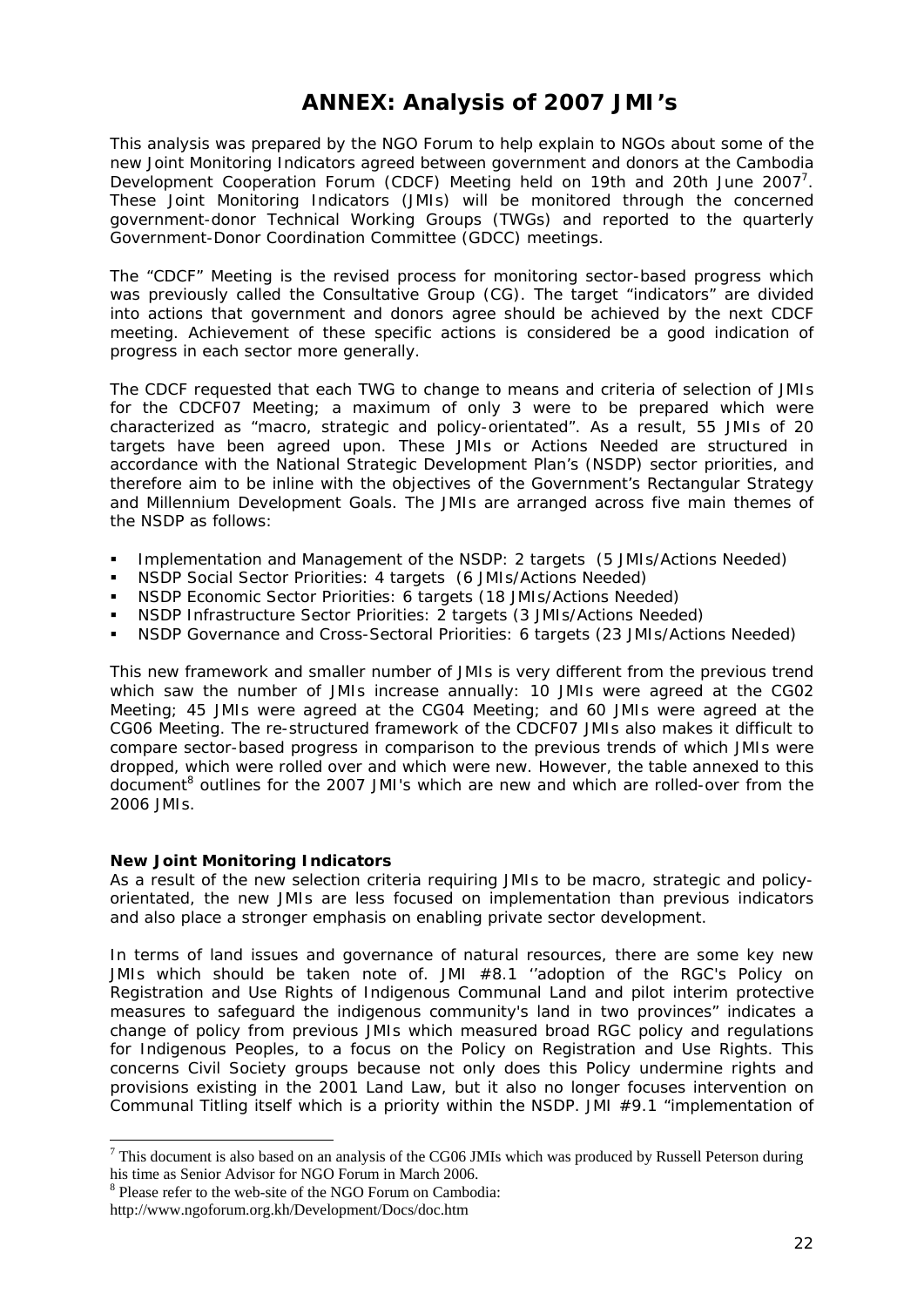*all provisions of the sub-decree on ELCs, including establishing and making public log book of ELCs, including those issued at provincial level, and review a minimum of 5 economic land concessions over 10,000 hectares, taking appropriate action consistent with Chapter 6 of the Sub-Decree on ELCs"* relates to previous JMI 8.ii but recognizes that until now an increasing number of concessions were being granted at provincial levels without any public disclosure of information (contrary therefore to the provisions of the ECL Sub-decree). JMI #10.1, #10.2 and #10.3 *"appropriate action to reflect the priorities of the Fisheries sector to improve the livelihoods of rural communities in commune, district and provincial development plans as well as donor funding levels"* focus on drafting a Code of Conduct for Responsible Fisheries and strengthening infrastructural support to the Fisheries Administration.

It is disappointing that none of the proposed land-related JMIs drafted during the NGO consultation process in April and May 2007 were included in the final JMIs approved at the CDCF07 Meeting.

## **Indicators Rolled Over**

According to the progress reported in the CG06 JMI Progress Report<sup>9</sup>, 21 out of the 60 JMIs were not fully achieved. Of these 21, 14 have been rolled-over into the new 2007 JMIs as they have not yet been achieved. This includes the Anti-Corruption Law which was included following strong lobbying by NGOs and Donors at the GDCC meeting in May 2007, and completing and approving the remaining fundamental laws. In addition it is not clear why four of the new JMIs are included when the JMIs Progress Report (2006) states they have already been achieved. These include 8.2: Social Land Concessions (JMI06 #8.iv), 9.2 forest demarcation (JMI06 #11.b), 15.3: Public Administration (JMI06 #5.iii), and 15.4 Public Administration (JMI06 #5.iv).

### **Indicators Not Included or Dropped**

-

It is not clear why the remaining JMIs, which were not achieved, were not rolled-over into the new JMI selection, despite the agreement that indicators agreed in 2005 but not yet met, should be rolled-over into the following year. Nor is it clear if these previous JMIs will continue to be priority issues for the relevant TWGs.

In the land and natural resources sector JMIs which have been previously included (and the JMIs achieved) are no longer represented in the new 2007 JMIs although there is a continuing need. This includes land registration (systematic titling, land dispute resolution mechanisms, Cadastral Commission functioning and state land mapping); implementation of the National Forest Program (enforcement of the Forestry Law, implementing the Community Forestry Program and Independent Monitoring of the Forestry Sector).

In addition to these, there are previous JMIs which were not yet achieved but have been dropped, these are:

- Previous JMI 4.iii "establish timeframes to complete the remaining Laws and regulations needed to meet WTO requirements and carry out the tasks within the established timeframes"
- Previous JMI 4.v.e "Adopt RGC's strategy and regulations for the indigenous people"
- Previous JMI 8.v "Develop a social safety net policy to ensure food security and nutrition for the most vulnerable groups of the population"
- Previous JMI 8.vi "Develop a nutrition surveillance system to monitor food security and nutrition"

<sup>&</sup>lt;sup>9</sup> RGC 2007 "Policy Performance of the Royal Government of Cambodia: A report on progress towards targets of Joint Monitoring Indicators Agreed at March 2006 Consultative Group Meeting" Cambodian Rehabilitation and Development Board of the Council for the Development of Cambodia, February 2007.